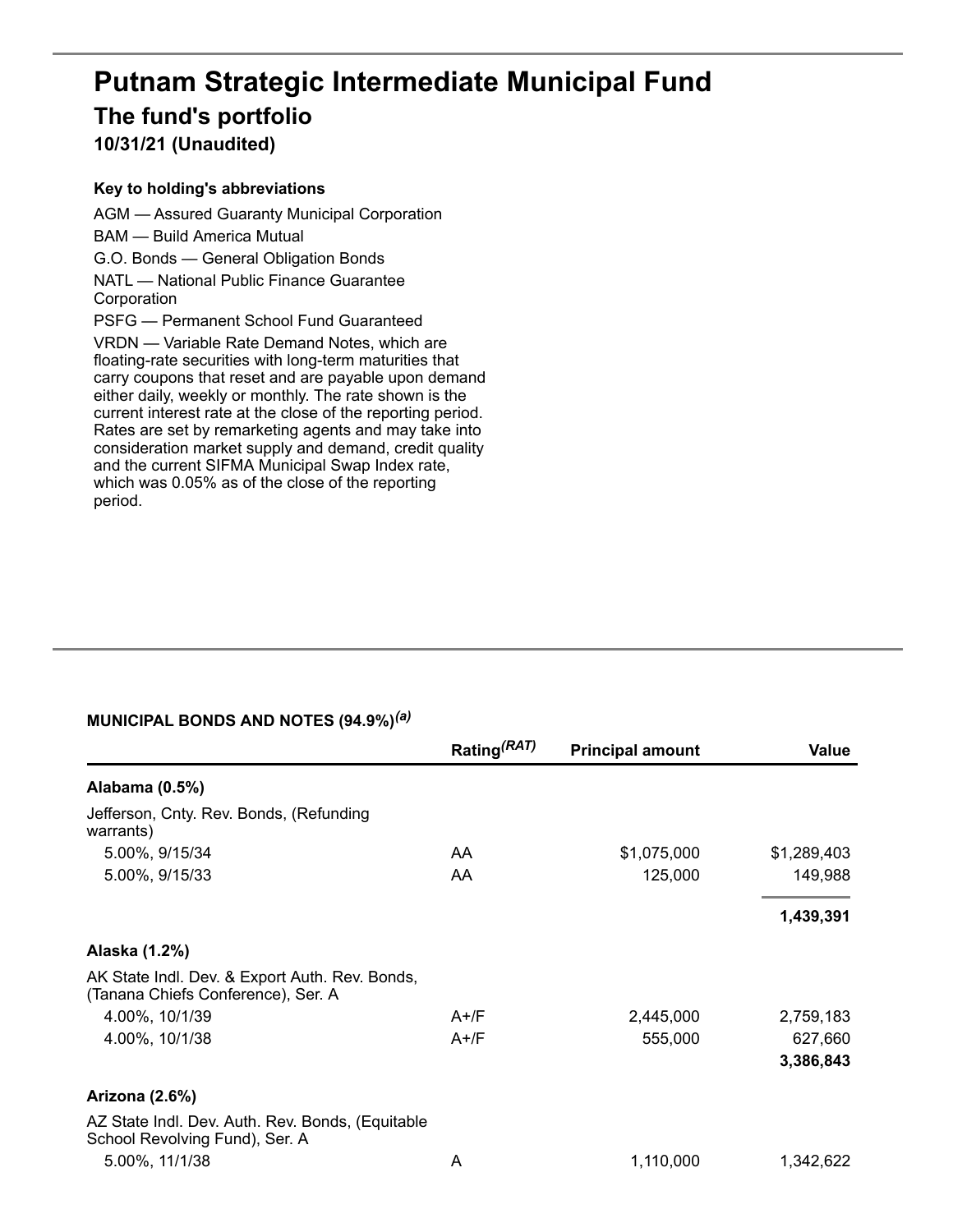| 5.00%, 11/1/36                                                                                                              | A              | 1,235,000 | 1,498,795              |
|-----------------------------------------------------------------------------------------------------------------------------|----------------|-----------|------------------------|
| 5.00%, 11/1/34                                                                                                              | Α              | 1,000,000 | 1,219,584              |
| Glendale, Indl. Dev. Auth. Sr. Living Fac. Rev.<br>Bonds, (Royal Oaks Life Care Cmnty.)                                     |                |           |                        |
| 4.00%, 5/15/31                                                                                                              | BBB-/F         | 1,000,000 | 1,063,334              |
| 4.00%, 5/15/29                                                                                                              | BBB-/F         | 1,000,000 | 1,068,227              |
| Salt Verde, Fin. Corp. Gas Rev. Bonds, 5.50%,<br>12/1/29                                                                    | A <sub>3</sub> | 1,000,000 | 1,291,057<br>7,483,619 |
| California (4.7%)                                                                                                           |                |           |                        |
| CA Cmnty. Hsg. Agcy. Essential Hsg. 144A Rev.<br>Bonds, (Aster Apt.), Ser. A-1, 4.00%, 2/1/56                               | BB+/P          | 250,000   | 264,048                |
| CA Hsg. Fin. Agcy. Muni. Certif. Rev. Bonds,<br>Ser. 21-1, Class A, 3.50%, 11/20/35                                         | BBB+           | 917,307   | 1,058,080              |
| CA State Enterprise Dev. Auth. Student Hsg.<br>Rev. Bonds, (Provident Group-SDSU Properties,<br>LLC), Ser. A, 5.00%, 8/1/28 | Baa3           | 150,000   | 183,998                |
| CA State Infrastructure & Econ. Dev. Bank                                                                                   |                |           |                        |
| Mandatory Put Bonds (5/1/26), (Museum<br>Associates), 0.75%, 12/1/50                                                        | A <sub>3</sub> | 1,000,000 | 1,015,993              |
| Mandatory Put Bonds (8/1/24), (CA Academy<br>of Sciences), 0.40%, 8/1/47                                                    | A2             | 1,500,000 | 1,505,453              |
| CA State Muni. Fin. Auth. Rev. Bonds,<br>(HumanGood Oblig. Group), Ser. A, 4.00%,<br>10/1/32                                | $A$ -/ $F$     | 1,000,000 | 1,130,459              |
| CA State Poll. Control Fin. Auth. Rev. Bonds,                                                                               |                |           |                        |
| (San Jose Wtr. Co.), 4.75%, 11/1/46                                                                                         | A              | 1,000,000 | 1,125,405              |
| CA State Pub. Wks. Board Rev. Bonds, (Various                                                                               |                |           |                        |
| Cap. Projects.), Ser. A, 5.00%, 8/1/32(WIS)                                                                                 | Aa3            | 1,000,000 | 1,295,009              |
| Chula Vista, Muni. Fin. Auth. Special Tax Bonds,<br>5.50%, 9/1/30                                                           | AA-            | 775,000   | 841,171                |
| Port of Oakland Rev. Bonds                                                                                                  |                |           |                        |
| 5.00%, 5/1/28                                                                                                               | A2             | 750,000   | 926,927                |
| 1.081%, 5/1/24                                                                                                              | A1             | 750,000   | 755,402                |
| Sierra View, Local Hith. Care Dist. Rev. Bonds                                                                              |                |           |                        |
| 5.00%, 7/1/30                                                                                                               | A/F            | 620,000   | 794,178                |
| 5.00%, 7/1/27                                                                                                               | A/F            | 625,000   | 755,681                |
| 4.00%, 7/1/26                                                                                                               | A/F            | 300,000   | 340,585                |
| 4.00%, 7/1/25                                                                                                               | A/F            | 290,000   | 322,564                |
| 4.00%, 7/1/24                                                                                                               | A/F            | 235,000   | 255,180                |
| 4.00%, 7/1/23                                                                                                               | A/F            | 260,000   | 274,433                |
| 4.00%, 7/1/22                                                                                                               | A/F            | 230,000   | 235,206                |
| Yucaipa Special Tax Bonds, (Cmnty. Fac. Dist.<br>No. 98-1 Chapman Heights), 5.375%, 9/1/30                                  | A              | 375,000   | 377,545                |
|                                                                                                                             |                |           |                        |

### **13,457,317**

#### **Colorado (3.0%)**

CO State Hlth. Fac. Auth. Hosp. Rev. Bonds, (CommonSpirit Health Oblig. Group)

| Ser. A-1, 4.00%, 8/1/37 <sup>(T)</sup> | Baa1 | 150,000 | 170,841 |
|----------------------------------------|------|---------|---------|
| Ser. A-1, 4.00%, 8/1/38 <sup>(T)</sup> | Baa1 | 225,000 | 255,988 |
| Ser. A-1, 4.00%, 8/1/39 <sup>(T)</sup> | Baa1 | 225,000 | 255,693 |
|                                        | Baa1 | 750.000 | 840,930 |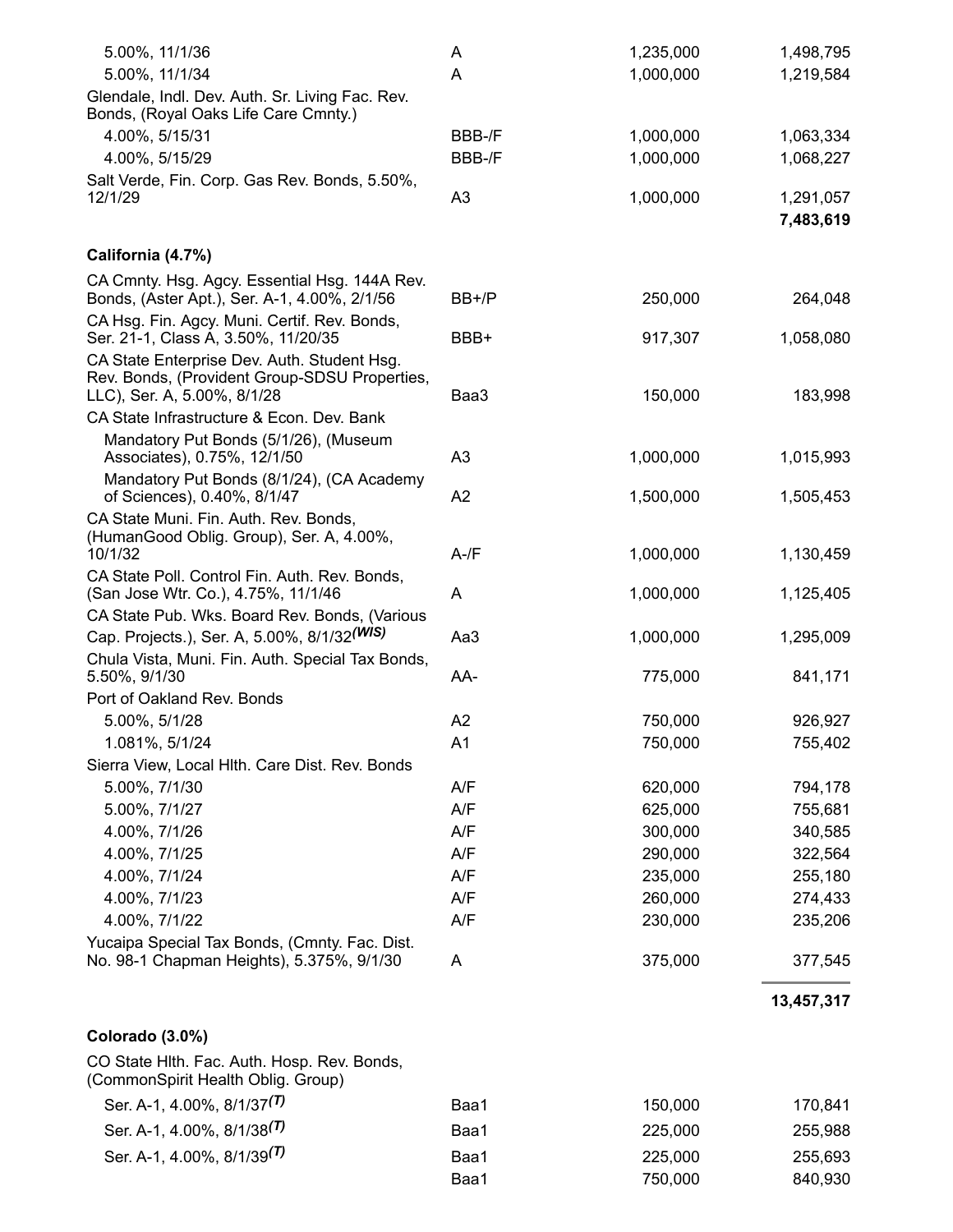| Ser. A-1, 4.00%, 8/1/44 <sup>(T)</sup>                                                                    |        |           |           |
|-----------------------------------------------------------------------------------------------------------|--------|-----------|-----------|
| Ser. A-2, 4.00%, 8/1/49 <sup>(T)</sup>                                                                    | Baa1   | 1,500,000 | 1,674,446 |
| E-470 Pub. Hwy. Auth. Mandatory Put Bonds<br>(9/1/24), Ser. B, 0.384%, 9/1/39                             | A2     | 4,000,000 | 4,009,564 |
| Vauxmont, Metro. Dist. G.O. Bonds, AGM                                                                    |        |           |           |
| 5.00%, 12/1/34                                                                                            | AA     | 285,000   | 359,793   |
| 5.00%, 12/1/32                                                                                            | AA     | 250,000   | 317,023   |
| 5.00%, 12/15/30                                                                                           | AA     | 125,000   | 143,344   |
| 5.00%, 12/15/29                                                                                           | AA     | 125,000   | 143,518   |
| 5.00%, 12/15/27                                                                                           | AA     | 125,000   | 144,082   |
| 5.00%, 12/15/25                                                                                           | AA     | 125,000   | 144,684   |
| 5.00%, 12/1/25                                                                                            | AA     | 175,000   | 203,960   |
|                                                                                                           |        |           | 8,663,867 |
| Connecticut (2.2%)                                                                                        |        |           |           |
| CT State Hlth. & Edl. Fac. Auth. Rev. Bonds                                                               |        |           |           |
| (Masonicare Issue), Ser. F, 5.00%, 7/1/34                                                                 | BBB+/F | 1,250,000 | 1,413,184 |
| (Masonicare Issue), Ser. F, 5.00%, 7/1/33<br>(Stamford Hosp. Oblig. Group (The)), Ser. M,                 | BBB+/F | 250,000   | 282,994   |
| 5.00%, $7/1/32$ <sup>(WIS)</sup>                                                                          | BBB+   | 1,400,000 | 1,786,336 |
| (Stamford Hosp. Oblig. Group (The)), Ser. L-<br>1, 4.00%, 7/1/26                                          | BBB+   | 700,000   | 799,161   |
| CT State Hsg. Fin. Auth. Mtge. Program Rev.<br><b>Bonds</b>                                               |        |           |           |
| Ser. B-1, 4.10%, 11/15/39 <sup>(1)</sup>                                                                  | Aaa    | 565,000   | 594,132   |
| Ser. B-1, 4.15%, 11/15/44 <sup>(T)</sup>                                                                  | Aaa    | 1,355,000 | 1,425,004 |
|                                                                                                           |        |           | 6,300,810 |
| District of Columbia (2.1%)                                                                               |        |           |           |
| DC Rev. Bonds                                                                                             |        |           |           |
| (KIPP DC), Ser. A, 5.00%, 7/1/48                                                                          | BBB+   | 1,250,000 | 1,441,533 |
| (Latin American Montessori Bilingual Pub.<br>Charter School Oblig. Group), 4.00%, 6/1/30                  | BB+    | 1,000,000 | 1,118,263 |
| Metro. Washington DC, Arpt. Auth. Dulles Toll<br>Rd. Rev. Bonds, (Dulles Metrorail & Cap. Impt.<br>Proj.) |        |           |           |
| Ser. B, 4.00%, 10/1/44 <sup>(T)</sup>                                                                     | А-     | 665,000   | 740,698   |
| 4.00%, $10/1/53^{(T)}$                                                                                    | A-     | 660,000   | 736,611   |
| Metro. Washington, Arpt. Auth. Dulles Toll Rd.<br>Rev. Bonds, (Dulles Metrorail), 5.00%, 10/1/53          | A-     | 2,000,000 | 2,038,323 |
|                                                                                                           |        |           | 6,075,428 |
| <b>Florida (5.6%)</b>                                                                                     |        |           |           |
| Cap. Trust Agcy. 144A Rev. Bonds, (WFCS<br>Holdings II, LLC), Ser. A-1, 3.30%, 1/1/31                     | BB/P   | 480,000   | 473,292   |
| Double Branch Cmnty. Dev. Dist. Special Assmt.<br>Bonds, Ser. A-1, 4.25%, 5/1/34                          | A      | 360,000   | 374,042   |
| FL State Dev. Fin. Corp. Ed. Fac. 144A Rev.<br>Bonds, (Drs. Kiran & Pallavi Patel 2017                    |        |           |           |
| Foundation for Global Understanding, Inc.),<br>3.00%, 7/1/31                                              | BB/P   | 200,000   | 204,384   |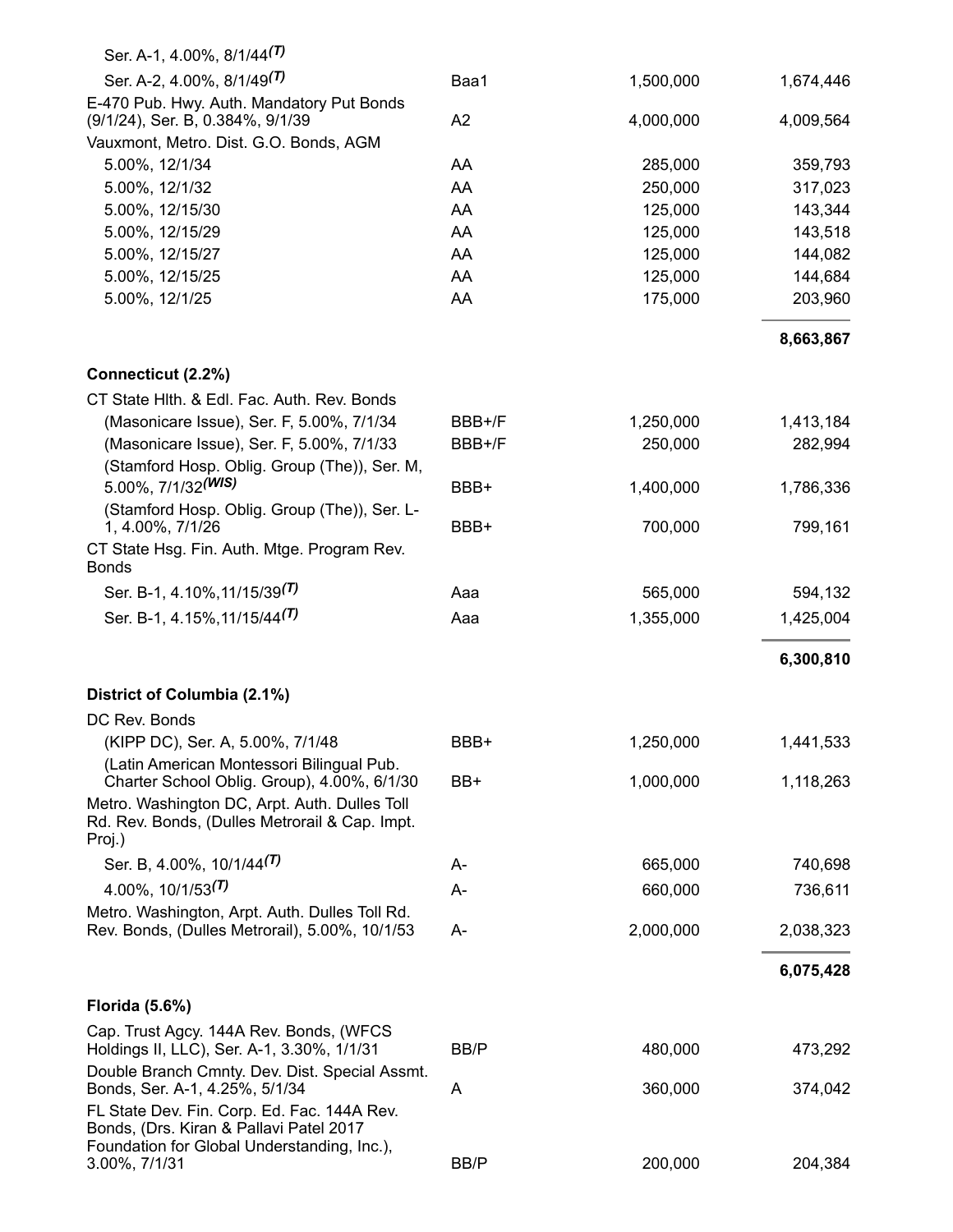|                                                                                                                                                         |          |           | 207,501    |
|---------------------------------------------------------------------------------------------------------------------------------------------------------|----------|-----------|------------|
| Territory of GU, Pwr. Auth. Rev. Bonds, Ser. A,<br>AGM, 5.00%, 10/1/30                                                                                  | AA       | 200,000   | 207,501    |
| Guam (0.1%)                                                                                                                                             |          |           |            |
|                                                                                                                                                         |          |           | 6,139,434  |
| 4.00%, 1/1/46                                                                                                                                           | BBB+     | 330,000   | 365,472    |
| Vogtle Units 3 & 4)<br>Ser. A, 5.50%, 7/1/60                                                                                                            | A        | 1,500,000 | 1,719,343  |
| 4/1/48<br>Muni. Election Auth. of GA Rev. Bonds, (Plant                                                                                                 | Aa2      | 2,200,000 | 2,213,603  |
| Main Street Natural Gas, Inc. Gas Supply<br>Mandatory Put Bonds (9/1/23), Ser. B, 0.808%,                                                               |          |           |            |
| Gainesville & Hall Cnty., Dev. Auth. Edl. Fac.<br>Rev. Bonds, (Riverside Military Academy),<br>5.00%, 3/1/37                                            | BB/F     | 200,000   | 201,101    |
| Burke Cnty., Dev. Auth. Poll. Control Mandatory<br>Put Bonds (2/3/25), (Oglethorpe Pwr. Corp.),<br>1.50%, 1/1/40                                        | Baa1     | 1,600,000 | 1,639,915  |
| Georgia (2.1%)                                                                                                                                          |          |           | 16,081,683 |
| Ser. A, 4.00%, 10/15/38                                                                                                                                 | A2       | 750,000   | 858,646    |
| Volusia Cnty., Edl. Fac. Auth. Rev. Bonds,<br>(Embry-Riddle Aeronautical University, Inc.),                                                             |          |           |            |
| Village, 144A Special Assmt., (Village Cmnty.<br>Dev. Dist. No. 13), 1.875%, 5/1/25                                                                     | BB-/P    | 700,000   | 706,631    |
| 4.00%, 12/15/29                                                                                                                                         | BB+/F    | 215,000   | 241,488    |
| 4.00%, 12/15/30                                                                                                                                         | BB+/F    | 195,000   | 217,710    |
| (Life Care Ponte Vedra Oblig. Group), Ser. A<br>4.00%, 12/15/31                                                                                         | BB+/F    | 200,000   | 222,317    |
| Southeast Overtown Park West Cmnty. Redev.<br>Agcy. 144A Tax Alloc. Bonds, Ser. A-1, 5.00%,<br>3/1/30<br>St. John's Cnty., Indl. Dev. Auth. Rev. Bonds, | BBB+     | 240,000   | 260,180    |
| Palm Beach Cnty., Hlth. Fac. Auth. Rev. Bonds,<br>(Acts Retirement-Life Cmnty., Inc.), 5.00%,<br>11/15/32                                               | $A-fF$   | 2,000,000 | 2,353,185  |
| Orlando Cmnty. Redev. Agcy. Tax Alloc. Bonds,<br>(Republic Drive/Universal), 5.00%, 4/1/23                                                              | $A+$ /F  | 1,630,000 | 1,657,450  |
| Orange Cnty., Hith. Fac. Auth. Rev. Bonds,<br>(Presbyterian Retirement Cmntys.), 5.00%,<br>8/1/34                                                       | $A - /F$ | 1,000,000 | 1,102,002  |
| Lakeland, Hosp. Syst. Rev. Bonds, (Lakeland<br>Regl. Hlth.), 5.00%, 11/15/45                                                                            | A2       | 2,000,000 | 2,242,013  |
| Halifax Hosp. Med. Ctr. Rev. Bonds, 5.00%,<br>6/1/36                                                                                                    | A-       | 1,375,000 | 1,593,144  |
| 5.00%, 10/1/28(WIS)                                                                                                                                     | A2       | 1,000,000 | 1,199,559  |
| 5.00%, 10/1/29(WIS)                                                                                                                                     | A2       | 1,000,000 | 1,190,374  |
| 5.00%, $10/1/30$ <sup>(WIS)</sup>                                                                                                                       | A2       | 1,000,000 | 1,185,266  |
| FL State Muni. Pwr. Agcy. Rev. Bonds, (St.<br>Lucie), Ser. B                                                                                            |          |           |            |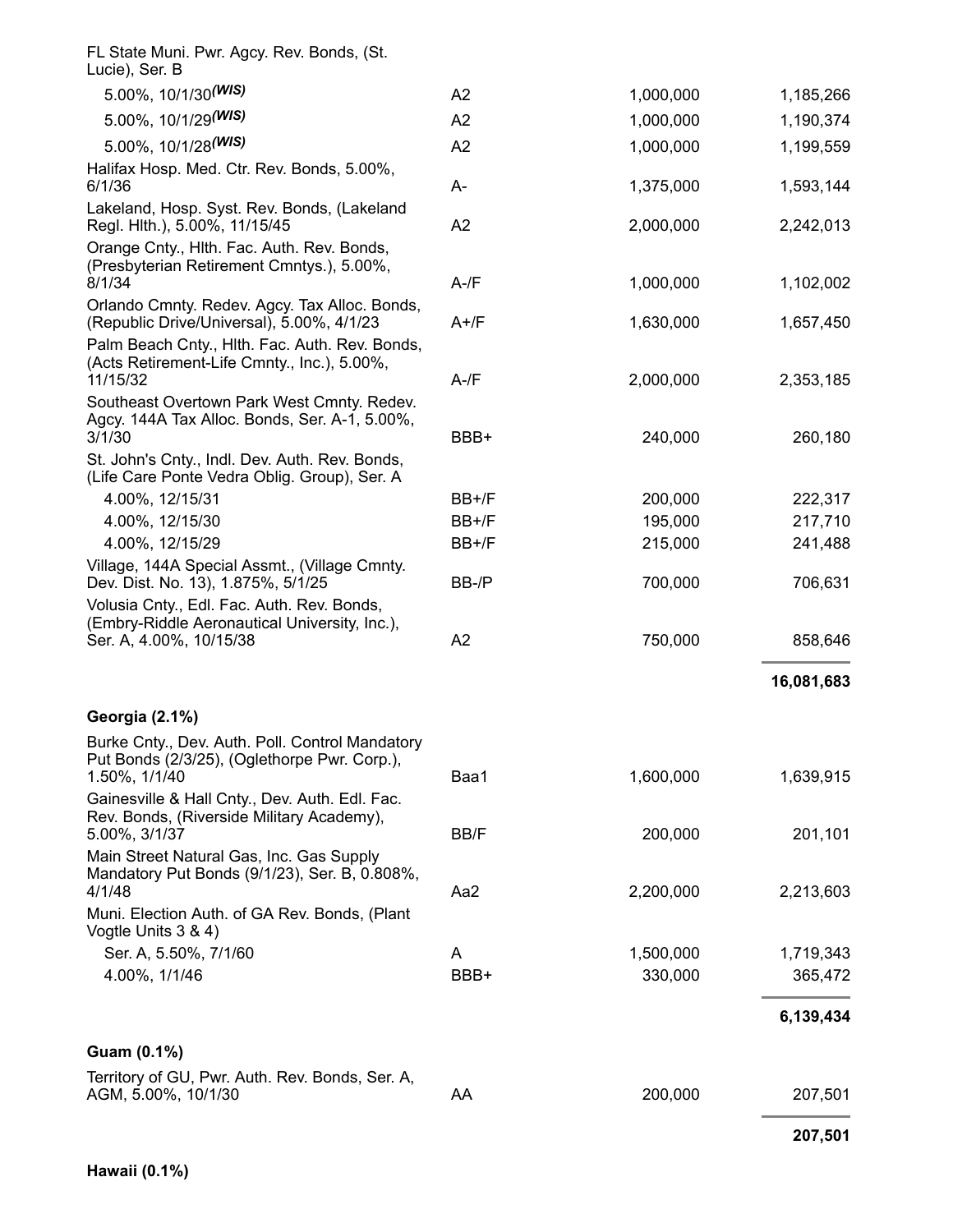| HI State Dept. Budget & Fin. Rev. Bonds,<br>(Kahala Nui), 5.25%, 11/15/37                             | A/F            | 250,000   | 259,338    |
|-------------------------------------------------------------------------------------------------------|----------------|-----------|------------|
|                                                                                                       |                |           | 259,338    |
| <b>Illinois (10.5%)</b>                                                                               |                |           |            |
| Chicago, G.O. Bonds                                                                                   |                |           |            |
| Ser. A, 6.00%, 1/1/38                                                                                 | BBB+           | 1,600,000 | 1,943,265  |
| Ser. B-2, 5.50%, 1/1/37                                                                               | BBB+           | 1,000,000 | 1,119,172  |
| Chicago, Motor Fuel Tax Rev. Bonds, AGM,<br>5.00%, 1/1/31                                             | AA             | 500,000   | 537,261    |
| Chicago, Waste Wtr. Transmission Rev. Bonds                                                           |                |           |            |
| 5.00%, 1/1/44                                                                                         | A              | 500,000   | 544,610    |
| Ser. C, 5.00%, 1/1/39                                                                                 | Α              | 750,000   | 845,005    |
| (2nd Lien), 5.00%, 1/1/39                                                                             | A              | 565,000   | 615,664    |
| Ser. C, 5.00%, 1/1/34                                                                                 | A              | 400,000   | 452,680    |
| Ser. C, 5.00%, 1/1/33                                                                                 | A              | 405,000   | 458,883    |
| Chicago, Wtr. Wks Rev. Bonds, 5.00%, 11/1/39                                                          | Α              | 675,000   | 748,809    |
| IL State G.O. Bonds                                                                                   |                |           |            |
| 5.00%, 11/1/41                                                                                        | Baa2           | 600,000   | 688,890    |
| 5.00%, 1/1/41                                                                                         | Baa2           | 340,000   | 391,046    |
| 5.00%, 11/1/34                                                                                        | Baa2           | 1,650,000 | 1,920,986  |
| Ser. C, 5.00%, 11/1/29                                                                                | Baa2           | 1,225,000 | 1,451,843  |
| Ser. D, 5.00%, 11/1/28                                                                                | Baa2           | 2,080,000 | 2,481,065  |
| Ser. D, 5.00%, 11/1/27                                                                                | Baa2           | 920,000   | 1,103,670  |
| 4.125%, 11/1/31                                                                                       | Baa2           | 830,000   | 923,930    |
| 4.00%, 1/1/31                                                                                         | Baa2           | 695,000   | 762,803    |
| IL State Fin. Auth. Mandatory Put Bonds<br>(11/15/26)(11/1/34)                                        |                |           |            |
| Mandatory Put Bonds (11/15/26), (OSF Hlth.<br>Care Syst. Oblig. Group), Ser. B-2, 5.00%,<br>5/15/50   | A              | 1,000,000 | 1,183,540  |
| Mandatory Put Bonds (11/1/34), (Field                                                                 |                |           |            |
| Museum of Natural History), 0.559%, 11/1/34                                                           | A <sub>2</sub> | 2,415,000 | 2,414,845  |
| IL State Fin. Auth. Rev. Bonds                                                                        |                |           |            |
| (Rosalind Franklin U. of Medicine and<br>Science), Ser. A, 5.00%, 8/1/31                              | BBB+           | 400,000   | 471,788    |
| (Art Institute of Chicago (The)), 5.00%, 3/1/30                                                       | Aa3            | 1,500,000 | 1,755,488  |
| IL State Fin. Auth. Student Hsg. & Academic<br>Fac. Rev. Bonds, (U. of IL Chicago), 5.00%,            |                |           |            |
| 2/15/50                                                                                               | Baa3           | 500,000   | 565,780    |
| Metro. Pier & Exposition Auth. Rev. Bonds,<br>(McCormick Place Expansion), Ser. B, 5.00%,<br>12/15/33 | BBB+           | 300,000   | 355,895    |
| Metro. Pier & Exposition Auth. Dedicated State                                                        |                |           |            |
| Tax Rev. Bonds, (McCormick), Ser. A, NATL,<br>zero %, 12/15/22                                        | Baa2           | 5,500,000 | 5,458,337  |
| Metro. Wtr. Reclamation Dist. of Greater                                                              |                |           |            |
| Chicago G.O. Bonds, Ser. A, 5.00%, 12/1/31                                                            | AA             | 1,000,000 | 1,208,123  |
|                                                                                                       |                |           | 30,403,378 |
| Indiana $(1.5%)$                                                                                      |                |           |            |
| IN State Fin. Auth. Rev. Bonds, (BHI Sr. Living),<br>5.75%, 11/15/41 (Prerefunded 11/15/21)           | <b>BBB/F</b>   | 1,000,000 | 1,001,987  |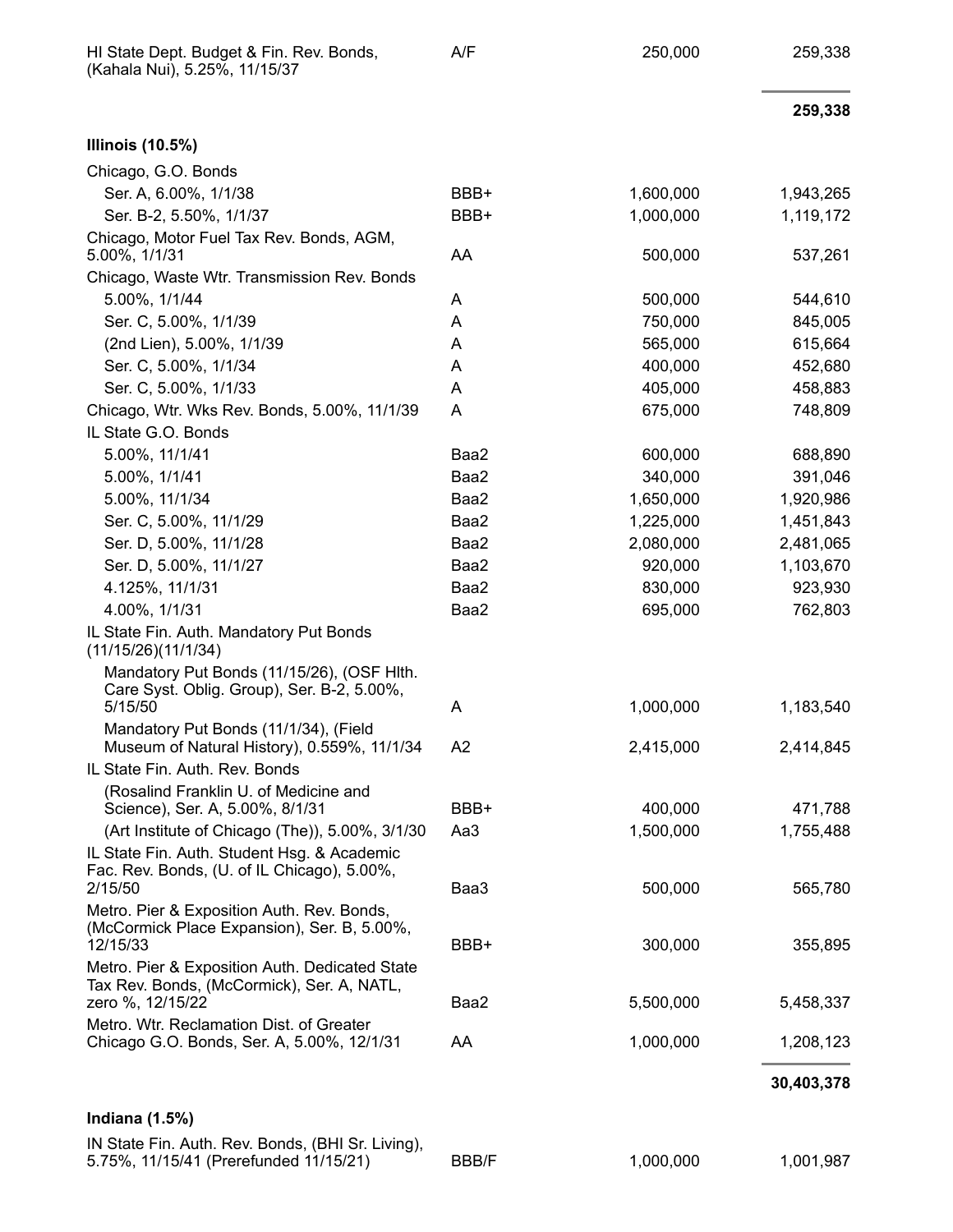| IN State. Fin. Auth. Rev. Bonds, (Rose-Hulman                                                   |                |           |            |
|-------------------------------------------------------------------------------------------------|----------------|-----------|------------|
| Inst. of Tech., Inc.)                                                                           |                |           |            |
| 5.00%, 6/1/32                                                                                   | A2             | 200,000   | 252,085    |
| 5.00%, 6/1/31                                                                                   | A2             | 200,000   | 252,870    |
| 5.00%, 6/1/30                                                                                   | A2             | 200,000   | 254,173    |
| 5.00%, 6/1/29                                                                                   | A2             | 175,000   | 218,719    |
| 5.00%, 6/1/28                                                                                   | A2             | 100,000   | 122,677    |
| 5.00%, 6/1/27                                                                                   | A2             | 180,000   | 216,274    |
| 4.00%, 6/1/34                                                                                   | A2             | 235,000   | 274,582    |
| 4.00%, 6/1/33                                                                                   | A2             | 210,000   | 245,991    |
| Silver Creek, School Bldg. Corp. Rev. Bonds                                                     |                |           |            |
| 3.00%, 1/15/36                                                                                  | AA+            | 500,000   | 547,400    |
| 3.00%, 1/15/35                                                                                  | AA+            | 500,000   | 549,612    |
| 3.00%, 1/15/34                                                                                  | AA+            | 375,000   | 413,435    |
|                                                                                                 |                |           | 4,349,805  |
| lowa (1.0%)                                                                                     |                |           |            |
| IA State Fin. Auth. Rev. Bonds, (Lifespace                                                      |                |           |            |
| Cmnty., Inc. Oblig. Group), Ser. A, 4.00%,                                                      |                |           |            |
| 5/15/46                                                                                         | <b>BBB/F</b>   | 1,150,000 | 1,248,726  |
| IA State Fin. Auth. Solid Waste Fac. Mandatory<br>Put Bonds (4/1/24), (Gevo NW Iowa RNG, LLC),  |                |           |            |
| 1.50%, 1/1/42                                                                                   | Aa3            | 1,700,000 | 1,710,559  |
|                                                                                                 |                |           |            |
|                                                                                                 |                |           | 2,959,285  |
| Kentucky (5.5%)                                                                                 |                |           |            |
| KY Bond Dev. Corp. Edl. Fac. Rev. Bonds,<br>(Transylvania U.), Ser. A                           |                |           |            |
| 5.00%, 3/1/32                                                                                   | А-             | 705,000   | 882,935    |
| 4.00%, 3/1/49                                                                                   | А-             | 330,000   | 370,158    |
| 4.00%, 3/1/46                                                                                   | А-             | 485,000   | 545,455    |
| 4.00%, 3/1/33                                                                                   | А-             | 180,000   | 208,457    |
| KY Pub. Trans. Infrastructure Auth. Rev. Bonds.<br>(1st Tier Downtown Crossing), Ser. A, 6.00%, |                |           |            |
| 7/1/53 (Prerefunded 7/1/23)                                                                     | Baa2           | 500,000   | 547,616    |
| KY State Pub. Energy Auth. Gas Supply<br>Mandatory Put Bonds (6/1/25)(1/1/25)                   |                |           |            |
| Mandatory Put Bonds (6/1/25), Ser. C-1,                                                         |                |           |            |
| 4.00%, 12/1/49                                                                                  | A <sub>1</sub> | 3,150,000 | 3,487,317  |
| Mandatory Put Bonds (1/1/25), Ser. B, 4.00%,<br>1/1/49                                          | A <sub>1</sub> | 2,800,000 | 3,073,513  |
| KY State Tpk. Auth. Econ. Dev. Rev. Bonds,                                                      |                |           |            |
| (Revitalization Projects), Ser. A-22, 5.00%,                                                    |                |           |            |
| $7/1/31$ <sup>(WIS)</sup>                                                                       | Aa3            | 2,800,000 | 3,591,453  |
| Louisville & Jefferson Cnty., Metro. Govt. Hith.                                                |                |           |            |
| Syst. Rev. Bonds, (Norton Healthcare, Inc.), Ser.                                               |                |           |            |
| A, 5.00%, 10/1/30                                                                               | A              | 2,750,000 | 3,266,619  |
|                                                                                                 |                |           | 15,973,523 |
| Louisiana (0.9%)                                                                                |                |           |            |
| LA Stadium & Exposition Dist. Rev. Bonds,                                                       |                |           |            |
| 4.00%, 7/3/23                                                                                   | BBB+/F         | 500,000   | 523,528    |
| St. John The Baptist Parish Mandatory Put<br>Bonds (7/1/26), (Marathon Oil Corp.), Ser. A-3,    | Baa3           | 2,000,000 | 2,083,031  |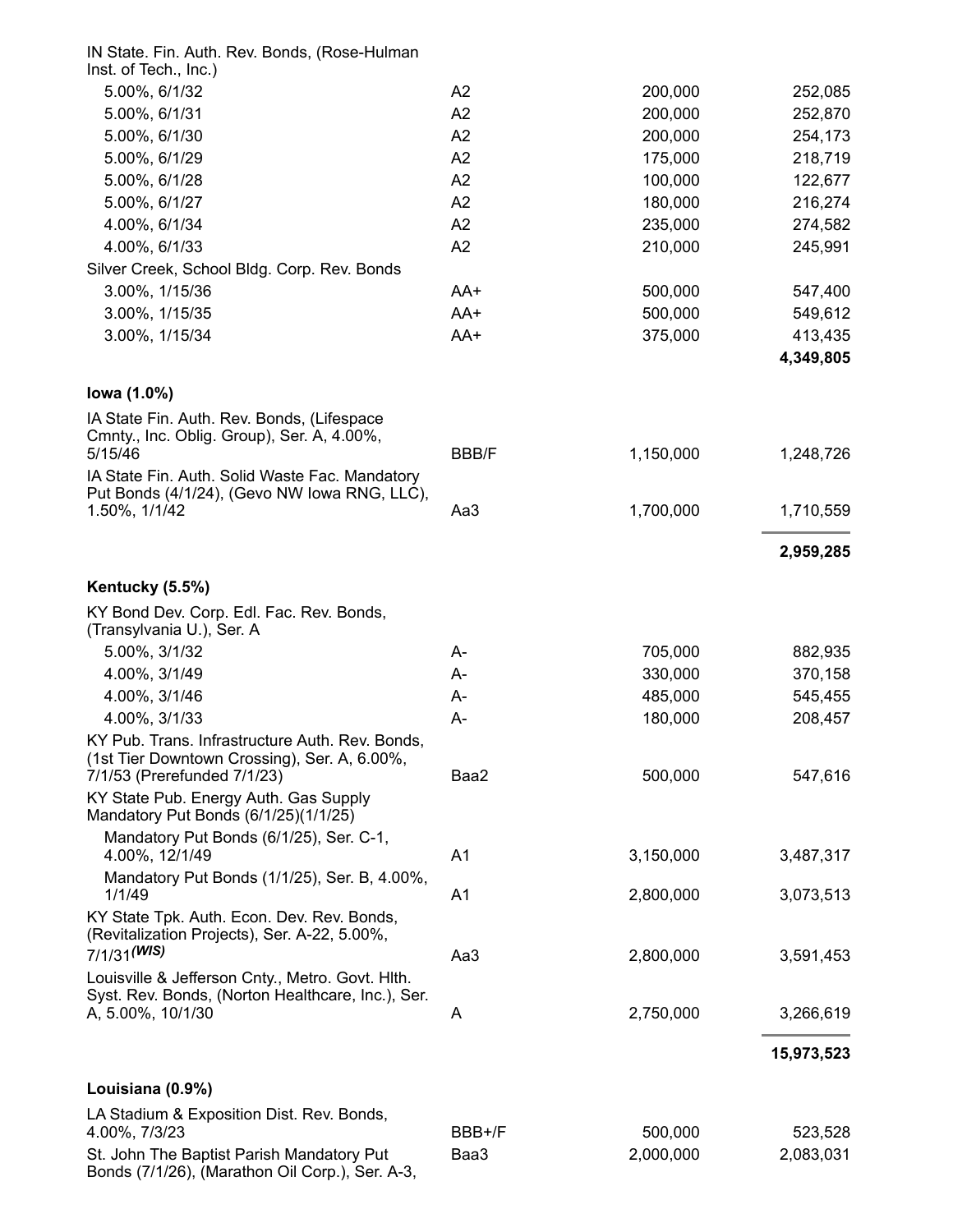#### **2,606,559**

| Maryland (2.2%)                                                                                                              |              |           |            |
|------------------------------------------------------------------------------------------------------------------------------|--------------|-----------|------------|
| Gaithersburg, Econ. Dev. Rev. Bonds, (Asbury,<br>Oblig. Group), Ser. A, 5.00%, 1/1/36<br>MD State G.O. Bonds, Ser. D, 4.00%, | <b>BBB/F</b> | 300,000   | 331,615    |
| 8/1/29(WIS)                                                                                                                  | Aaa          | 4,000,000 | 4,743,986  |
| MD State Hith. & Higher Ed. Fac. Auth. Rev.                                                                                  |              |           |            |
| Bonds, (Stevenson U.)<br>5.00%, 6/1/33                                                                                       | BBB-         | 425,000   | 536,828    |
| 5.00%, 6/1/31                                                                                                                | BBB-         | 350,000   | 445,013    |
| 4.00%, 6/1/34                                                                                                                | BBB-         | 250,000   | 289,699    |
|                                                                                                                              |              |           | 6,347,141  |
| Massachusetts (0.3%)                                                                                                         |              |           |            |
| MA State Hsg. Fin. Agcy. Rev. Bonds, Ser. D,                                                                                 |              |           |            |
| 3.10%, 6/1/30                                                                                                                | Aa2          | 720,000   | 775,065    |
|                                                                                                                              |              |           | 775,065    |
| Michigan (4.4%)                                                                                                              |              |           |            |
| Detroit, G.O. Bonds, 5.50%, 4/1/34                                                                                           | Ba3          | 660,000   | 827,614    |
| Detroit, Downtown Dev. Auth. Tax Alloc. Bonds,<br>Ser. A, AGM, 5.00%, 7/1/43                                                 | AA           | 3,000,000 | 3,318,954  |
| Kentwood, Economic Dev. Rev. Bonds, (Holland<br>Home Oblig. Group), 5.00%, 11/15/37                                          | BBB-/F       | 1,000,000 | 1,122,634  |
| MI State Fin. Auth. Rev. Bonds                                                                                               |              |           |            |
| Ser. H-1, 5.00%, 10/1/39 (Prerefunded<br>10/1/24)                                                                            | AA-          | 525,000   | 587,245    |
| (Pub. Ltg. Auth.), Ser. B, 5.00%, 7/1/39                                                                                     | BB+          | 2,000,000 | 2,124,810  |
| (Detroit Wtr. & Swr.), Ser. C-6, 5.00%, 7/1/33                                                                               | AA-          | 140,000   | 156,221    |
| (Detroit), Ser. C-3, 5.00%, 4/1/28                                                                                           | Aa2          | 700,000   | 844,552    |
| (Trinity Health Corp. Oblig. Group), Ser. A,<br>4.00%, $12/1/49^{(T)}$                                                       | AA-          | 1,325,000 | 1,527,188  |
| (Tobacco Settlement), Ser. A-1, 2.326%,                                                                                      |              |           |            |
| 6/1/30                                                                                                                       | A            | 764,071   | 786,531    |
| MI State Fin. Auth. Ltd. Oblig. Rev. Bonds,<br>(Lawrence Technological U.), 5.25%, 2/1/32                                    | BB+          | 1,145,000 | 1,300,105  |
|                                                                                                                              |              |           | 12,595,854 |
| Minnesota (2.5%)                                                                                                             |              |           |            |
| Duluth, Econ. Dev. Auth. Rev. Bonds,<br>(Benedictine Hlth. Syst. Oblig. Group), Ser. A,<br>4.00%, 7/1/31                     | BB/P         | 625,000   | 677,775    |
| Duluth, Econ. Dev. Auth. Hith. Care Fac. Rev.<br>Bonds, (St. Luke's Hosp. of Duluth Oblig. Group)                            |              |           |            |
| 5.00%, 6/15/32(WIS)                                                                                                          | BBB-         | 975,000   | 1,221,759  |
| 5.00%, 6/15/30 <sup>(WIS)</sup>                                                                                              | BBB-         | 830,000   | 1,014,006  |
| MN State Higher Ed. Fac. Auth. Rev. Bonds,<br>(Augsburg U.), Ser. A, 5.00%, 5/1/46                                           | Ba1          | 750,000   | 802,883    |
| St. Paul, Hsg. & Redev. Auth. Charter School<br>Lease Rev. Bonds, (Hmong College Prep                                        | BB+          | 3,000,000 | 3,424,628  |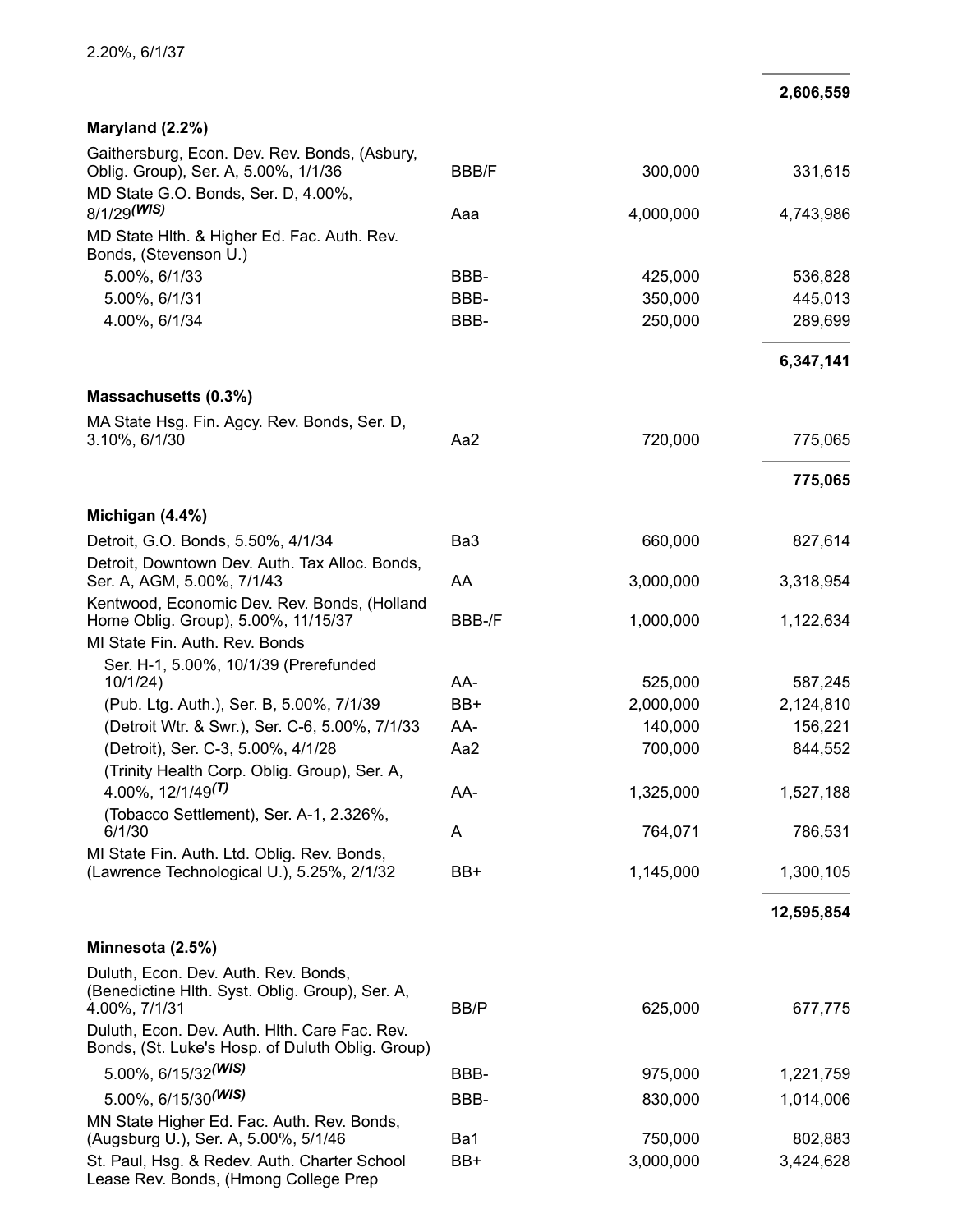**7,141,051**

| Mississippi (0.5%)                                                                     |        |                      |           |
|----------------------------------------------------------------------------------------|--------|----------------------|-----------|
| MS State Bus. Fin. Corp. Rev. Bonds, (System<br>Energy Resources, Inc.)                |        |                      |           |
| 2.50%, 4/1/22                                                                          | BBB+   | 750,000              | 753,299   |
| 2.375%, 6/1/44                                                                         | Α      | 900,000              | 838,779   |
|                                                                                        |        |                      | 1,592,078 |
| Missouri (0.2%)                                                                        |        |                      |           |
| Plaza at Noah's Ark Cmnty. Impt. Dist. Rev.<br><b>Bonds</b>                            |        |                      |           |
| 3.00%, 5/1/26                                                                          | $B+/P$ | 275,000              | 281,404   |
| 3.00%, 5/1/25                                                                          | $B+/P$ | 225,000              | 230,035   |
| 3.00%, 5/1/24                                                                          | $B+/P$ | 200,000              | 203,867   |
|                                                                                        |        |                      | 715,306   |
| Nebraska (1.3%)                                                                        |        |                      |           |
| Central Plains, Energy Mandatory Put Bonds<br>(1/1/24), (No. 4), 5.00%, 3/1/50         | A2     | 2,500,000            | 2,720,138 |
| Central Plains, Energy Rev. Bonds, (NE Gas No.                                         |        |                      |           |
| 3), 5.00%, 9/1/32 (Prerefunded 9/1/22)                                                 | A2     | 1,000,000            | 1,038,569 |
|                                                                                        |        |                      | 3,758,707 |
| New Hampshire (1.4%)                                                                   |        |                      |           |
| National Fin. Auth. Rev. Bonds, (Caritas                                               |        |                      |           |
| Acquisitions VII, LLC), Ser. A, 3.75%, 8/15/30                                         | BBB/P  | 1,050,000            | 1,088,604 |
| NH State Hith. & Ed. Fac. Auth. Rev. Bonds                                             |        |                      |           |
| (Catholic Med. Ctr.), 5.00%, 7/1/44<br>(Southern NH Med. Ctr.), 5.00%, 10/1/37         | BBB+   | 500,000<br>2,000,000 | 573,791   |
|                                                                                        | A-     |                      | 2,323,181 |
|                                                                                        |        |                      | 3,985,576 |
| New Jersey (2.6%)                                                                      |        |                      |           |
| NJ State Econ. Dev. Auth. Rev. Bonds, Ser.<br>AAA, 5.00%, 6/15/36                      | Baa1   | 350,000              | 410,879   |
| NJ State Edl. Fac. Auth. Rev. Bonds, (William<br>Paterson U. of NJ (The)), Ser. C, AGM |        |                      |           |
| 5.00%, 7/1/27                                                                          | AA     | 100,000              | 121,214   |
| 5.00%, 7/1/26                                                                          | AA     | 100,000              | 118,422   |
| 5.00%, 7/1/25                                                                          | AA     | 100,000              | 115,139   |
| 5.00%, 7/1/24                                                                          | AA     | 100,000              | 111,445   |
| NJ State Hith. Care Fac. Fin. Auth. VRDN                                               |        |                      |           |
| (AHS Hosp. Corp.), Ser. B, 0.06%, 7/1/36                                               | VMIG 1 | 1,500,000            | 1,500,000 |
| (Virtua Hlth.), Ser. C, 0.02%, 7/1/43                                                  | A-1    | 1,665,000            | 1,665,000 |
| NJ State Trans. Trust Fund Auth. Rev. Bonds                                            |        |                      |           |
| Ser. AA, 5.00%, 6/15/36 <sup>(WIS)</sup>                                               | Baa1   | 775,000              | 973,662   |
| (Federal Hwy. Reimbursement Notes), 5.00%,<br>6/15/28                                  | A+     | 750,000              | 882,588   |
| Ser. A, 4.00%, 6/15/39(WIS)                                                            | Baa1   | 1,510,000            | 1,724,823 |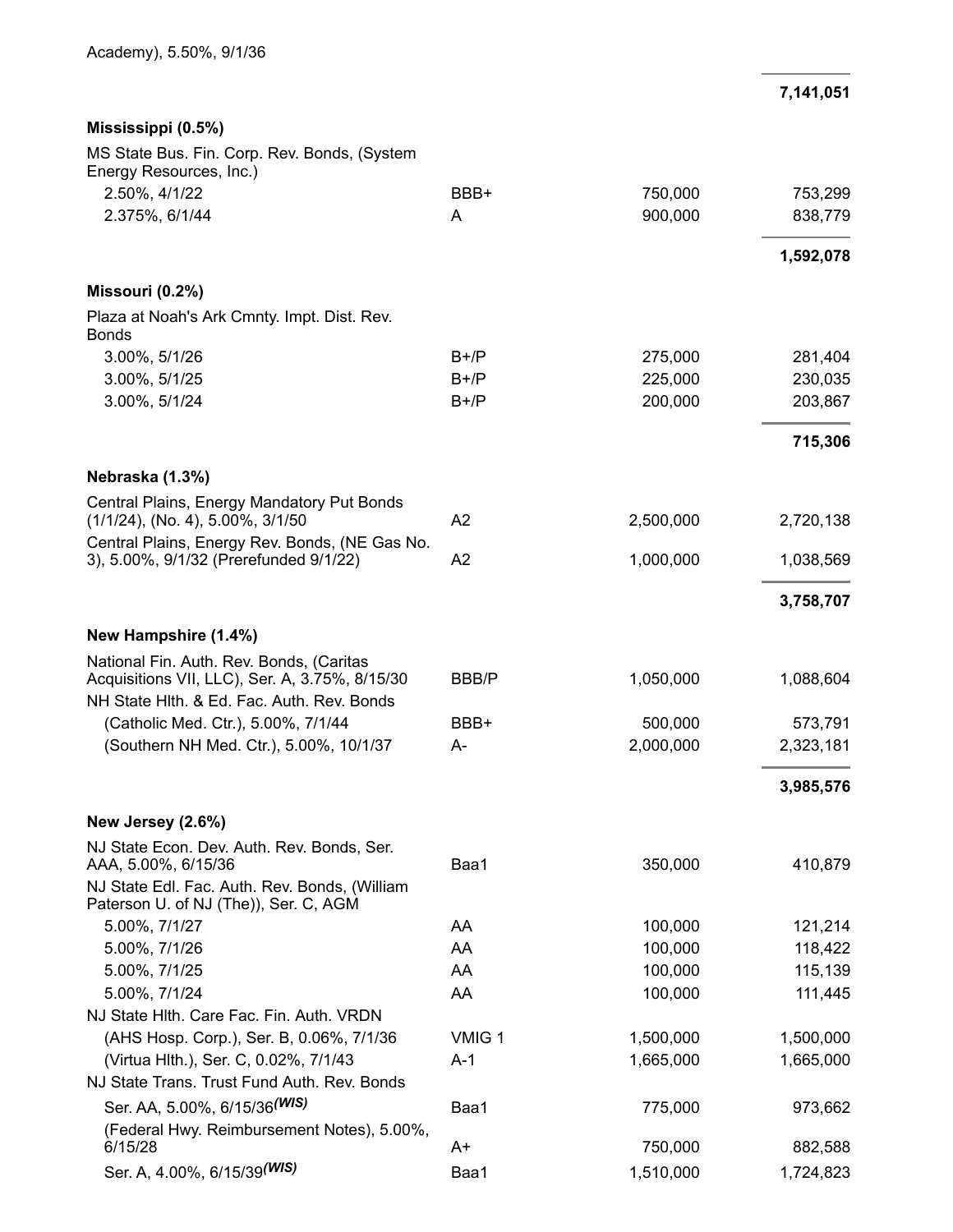# **New Mexico (1.0%)**

| Farmington, Poll. Control Rev. Bonds, (Pub.<br>Service Co. of NM), Ser. B, 2.15%, 4/1/33                             | Baa2           | 2,000,000 | 1,942,921  |
|----------------------------------------------------------------------------------------------------------------------|----------------|-----------|------------|
| Sante Fe, Retirement Fac. Rev. Bonds, (El<br>Castillo Retirement Res.), 5.00%, 5/15/42                               | BB+/F          | 980,000   | 991,382    |
|                                                                                                                      |                |           | 2,934,303  |
| <b>New York (4.1%)</b>                                                                                               |                |           |            |
| Albany, Cap. Resource Corp. Rev. Bonds,<br>(Empire Commons Student Hsg., Inc.)                                       |                |           |            |
| 5.00%, 5/1/26                                                                                                        | A              | 400,000   | 472,317    |
| Ser. A, 5.00%, 5/1/25                                                                                                | Α              | 645,000   | 738,724    |
| 5.00%, 5/1/24                                                                                                        | A              | 575,000   | 636,858    |
| 5.00%, 5/1/23                                                                                                        | Α              | 795,000   | 847,926    |
| Hempstead, Union Free School Dist. G.O.<br>Bonds, Ser. A, 1.00%, 6/30/22                                             | A <sub>1</sub> | 1,750,000 | 1,757,558  |
| Metro. Trans. Auth. Dedicated Tax Mandatory<br>Put Bonds (6/1/22), Ser. A-2A, 0.50%, 11/1/26                         | AA             | 1,545,000 | 1,547,143  |
| NY City, Indl. Dev. Agcy. Rev. Bonds, (Yankee<br>Stadium, LLC), AGM, 5.00%, 3/1/28                                   | AA             | 500,000   | 610,565    |
| NY City, Transitional Fin. Auth. Rev. Bonds, Ser.<br>E-1, 4.00%, 2/1/39                                              | AAA            | 2,545,000 | 2,984,379  |
| NY State Mtge. Agcy. Rev. Bonds, Ser. 196,<br>2.60%, 4/1/25                                                          | Aa1            | 750,000   | 789,964    |
| NY State Trans. Special Fac. Dev. Corp. Rev.<br><b>Bonds</b>                                                         |                |           |            |
| (JFK Intl. Arpt. Term. 4, LLC), 5.00%, 12/1/29                                                                       | Baa1           | 500,000   | 620,697    |
| (American Airlines, Inc.), 2.25%, 8/1/26                                                                             | B/F            | 250,000   | 256,942    |
| Saratoga Cnty., Cap. Resource Rev. Bonds,<br>(Skidmore College), Ser. 21A, 5.00%, 7/1/25                             | A <sub>1</sub> | 425,000   | 493,022    |
|                                                                                                                      |                |           | 11,756,095 |
| North Carolina (0.8%)                                                                                                |                |           |            |
| NC State Med. Care Comm. Hith. Care Fac.<br>Rev. Bonds, (Lutheran Svcs. for the Aging, Inc.<br>Oblig. Group), Ser. C |                |           |            |
| 5.00%, 3/1/28(WIS)                                                                                                   | BB/P           | 365,000   | 419,282    |
| 5.00%, 3/1/27(WIS)                                                                                                   | BB/P           | 460,000   | 522,751    |
| $5.00\%$ , $3/1/26$ <sup>(WIS)</sup>                                                                                 | BB/P           | 440,000   | 492,335    |
| 4.00%, 3/1/29(WIS)                                                                                                   | BB/P           | 755,000   | 825,429    |
|                                                                                                                      |                |           |            |
|                                                                                                                      |                |           | 2,259,797  |
| Ohio (3.0%)                                                                                                          |                |           |            |
| Cuyahoga Cnty., Econ. Dev. Rev. Bonds                                                                                |                |           |            |
| 5.00%, 1/1/38                                                                                                        | A              | 1,380,000 | 1,662,001  |
| 5.00%, 1/1/36                                                                                                        | Α              | 425,000   | 514,023    |
| Franklin Cnty., Hith. Care Fac. Rev. Bonds,<br>(Friendship Village of Dublin Oblig. Group),<br>5.00%, 11/15/34       | BBB+/F         | 700,000   | 766,326    |

OH State Higher Edl. Fac. Comm. Rev. Bonds,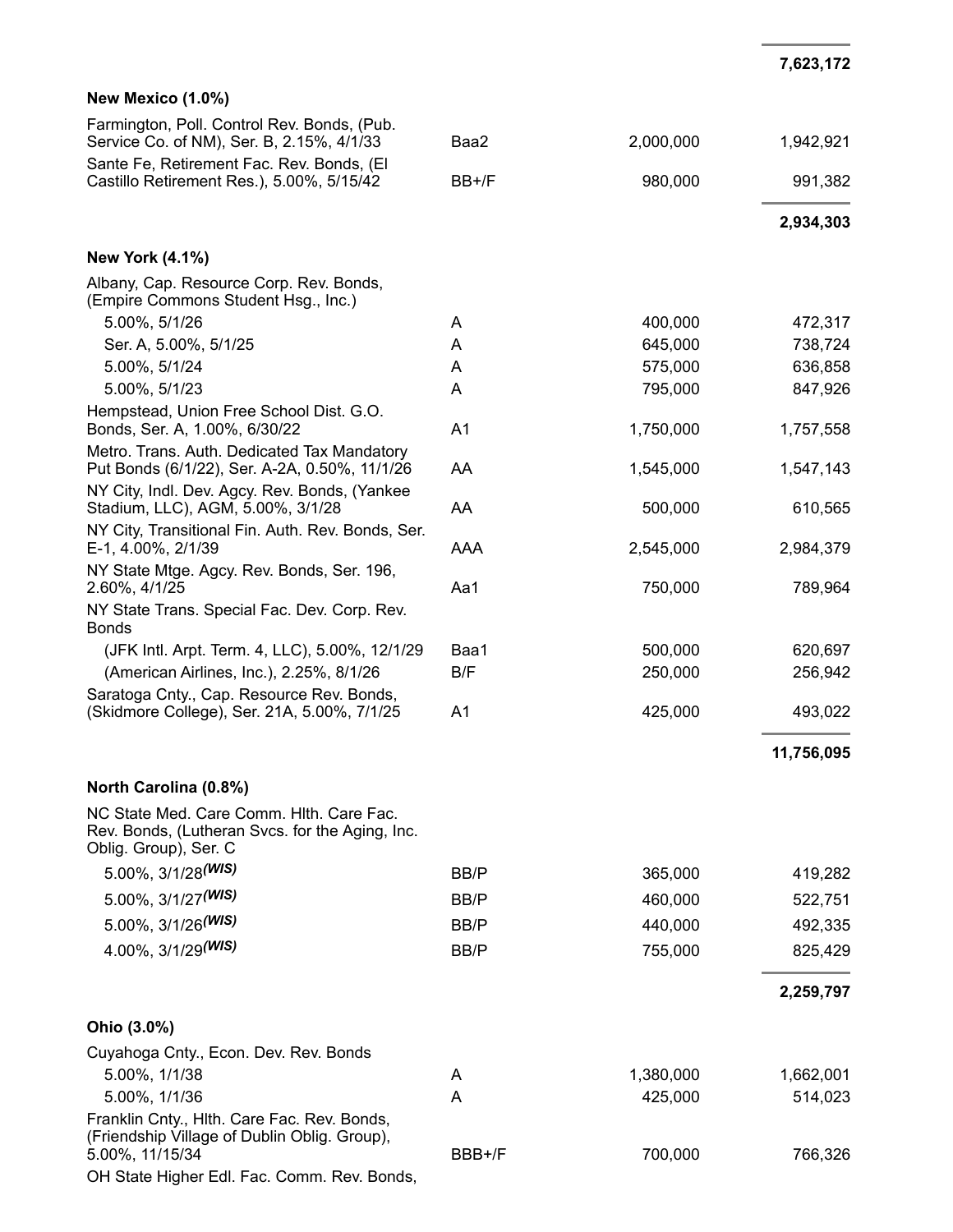| (John Carroll U.)                                                                                                         |                |           |           |
|---------------------------------------------------------------------------------------------------------------------------|----------------|-----------|-----------|
| 5.00%, 10/1/30                                                                                                            | A3             | 455,000   | 570,575   |
| 5.00%, 10/1/29                                                                                                            | A3             | 810,000   | 1,000,965 |
| 5.00%, 10/1/28                                                                                                            | A <sub>3</sub> | 370,000   | 450,112   |
| 5.00%, 10/1/27                                                                                                            | A <sub>3</sub> | 350,000   | 419,004   |
| 5.00%, 10/1/26                                                                                                            | A <sub>3</sub> | 350,000   | 411,528   |
| 5.00%, 10/1/25                                                                                                            | A3             | 220,000   | 252,330   |
| OH State Hosp. Rev. Bonds, (Premier Hith.<br>Partners Oblig. Group)                                                       |                |           |           |
| 5.00%, 11/15/27                                                                                                           | Baa1           | 240,000   | 291,687   |
| 5.00%, 11/15/26                                                                                                           | Baa1           | 285,000   | 338,945   |
| 5.00%, 11/15/24                                                                                                           | Baa1           | 135,000   | 152,159   |
| Port of Greater Cincinnati Dev. Auth. 144A Rev.<br>Bonds, 4.25%, 12/1/50                                                  | BB/P           | 750,000   | 755,913   |
| Scioto Cnty., Hosp. Rev. Bonds, (Southern OH                                                                              |                |           |           |
| Med. Ctr.), 5.00%, 2/15/33                                                                                                | A <sub>3</sub> | 500,000   | 579,713   |
| Warren Cnty., Hlth. Care Fac. Rev. Bonds,<br>(Otterbein Homes Oblig. Group), Ser. A, 5.75%,                               |                |           |           |
| 7/1/33                                                                                                                    | A              | 500,000   | 540,001   |
|                                                                                                                           |                |           | 8,705,282 |
|                                                                                                                           |                |           |           |
| Oregon (0.1%)                                                                                                             |                |           |           |
| Keizer, Special Assmt. Bonds, (Keizer Station),<br>Ser. A, 5.20%, 6/1/31                                                  | Aa3            | 235,000   | 235,897   |
|                                                                                                                           |                |           | 235,897   |
|                                                                                                                           |                |           |           |
|                                                                                                                           |                |           |           |
| Pennsylvania (6.4%)                                                                                                       |                |           |           |
| Allegheny Cnty., Arpt. Auth. Rev. Bonds, Ser. A                                                                           |                |           |           |
| 4.00%, 1/1/41                                                                                                             | AA             | 1,500,000 | 1,714,849 |
| 4.00%, 1/1/40                                                                                                             | AA             | 1,250,000 | 1,432,794 |
| Chester Cnty., Indl. Dev. Auth. Student Hsg.<br>Rev. Bonds, (West Chester U. Student Hsg.,<br>LLC), Ser. A, 5.00%, 8/1/45 | Ba2            | 750,000   | 771,692   |
| Dallas, Area Muni. Auth. U. Rev. Bonds,<br>(Misericordia U.), 5.00%, 5/1/29                                               | Baa3           | 300,000   | 323,646   |
| Lackawanna Cnty., Indl. Dev. Auth. Rev. Bonds,<br>(Scranton U.), 4.00%, 11/1/40                                           | A-             | 500,000   | 557,246   |
| Lancaster, Indl. Dev. Auth. Rev. Bonds, (Landis<br>Homes Oblig. Group), 4.00%, 7/1/46                                     | BBB-/F         | 675,000   | 725,474   |
| PA Rev. Bonds, (City of Philadelphia, Wtr. &                                                                              |                |           |           |
| Wastewater)                                                                                                               |                |           |           |
| 4.00%, 1/1/32                                                                                                             | Baa2           | 540,000   | 629,850   |
| 4.00%, 1/1/31                                                                                                             | Baa2           | 165,000   | 191,503   |
| 4.00%, 1/1/30                                                                                                             | Baa2           | 115,000   | 132,641   |
| 4.00%, 1/1/29                                                                                                             | Baa2           | 725,000   | 833,293   |
| PA State Tpk. Comm. Rev. Bonds                                                                                            |                |           |           |
| Ser. B-1, 5.00%, 6/1/42                                                                                                   | A <sub>3</sub> | 675,000   | 796,801   |
| Ser. B, 4.00%, 12/1/51                                                                                                    | A              | 1,200,000 | 1,359,286 |
| Pittsburgh Wtr. & Swr. Auth. Mandatory Put<br>Bonds (12/1/23), Ser. C, AGM, 0.70%, 9/1/40                                 | AA             | 1,875,000 | 1,889,483 |
| Scranton, School Dist. G.O. Bonds, Ser. 14-R,<br>0.909%, 4/1/31                                                           | A <sub>2</sub> | 5,640,000 | 5,660,959 |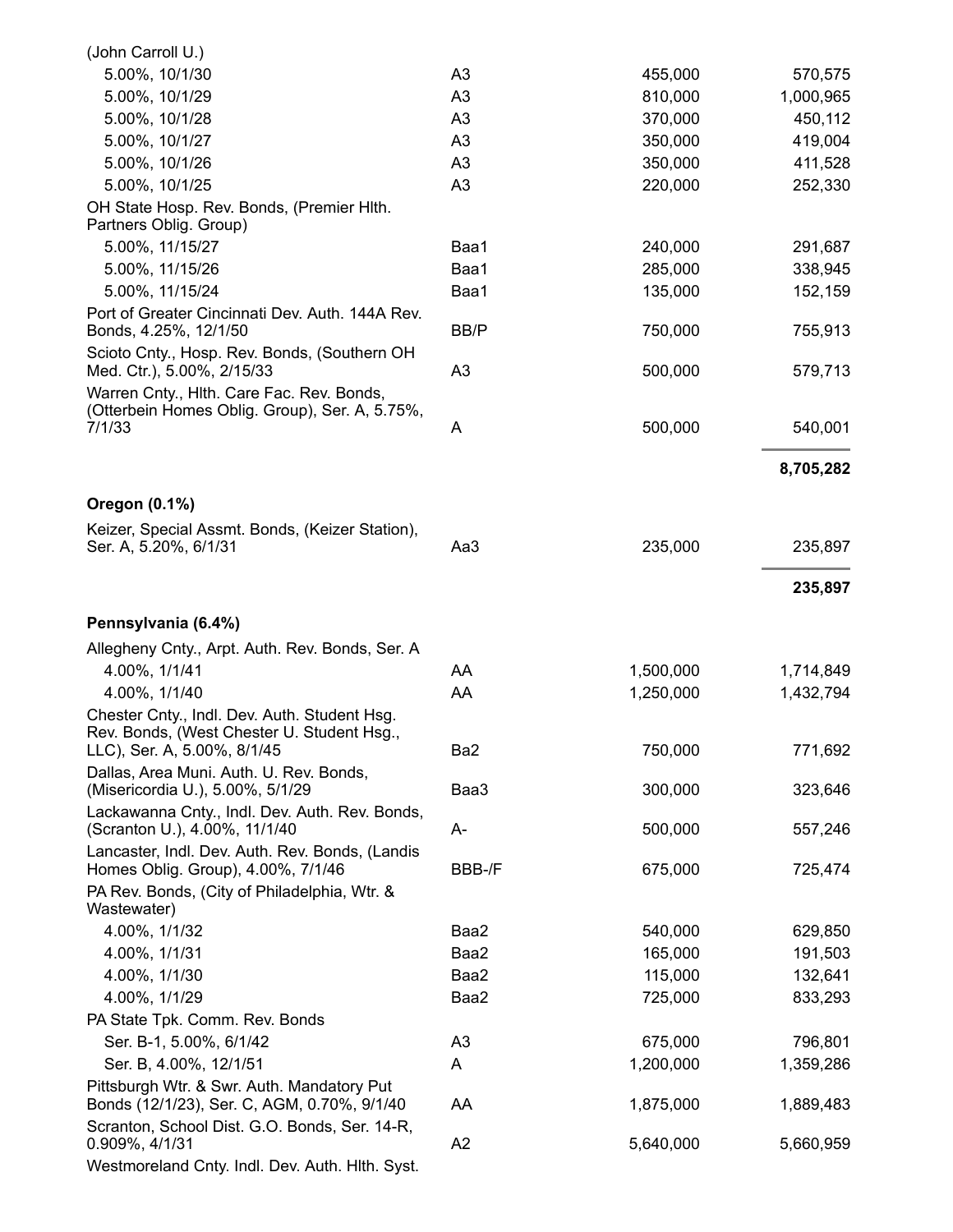| Rev. Bonds, (Excela Hith. Oblig. Group), Ser. A                                             |                |           |            |
|---------------------------------------------------------------------------------------------|----------------|-----------|------------|
| 5.00%, 7/1/28                                                                               | Baa1           | 275,000   | 340,097    |
| 5.00%, 7/1/27                                                                               | Baa1           | 375,000   | 454,325    |
| 4.00%, 7/1/26                                                                               | Baa1           | 300,000   | 341,466    |
| 4.00%, 7/1/24                                                                               | Baa1           | 200,000   | 217,729    |
|                                                                                             |                |           | 18,373,134 |
| Rhode Island (0.8%)                                                                         |                |           |            |
| RI Hith. & Edl. Bidg. Corp. Rev. Bonds,<br>(Lifespan Oblig. Group-Hosp. Fin.)               |                |           |            |
| 5.00%, 5/15/33                                                                              | BBB+           | 365,000   | 416,149    |
| 5.00%, 5/15/26                                                                              | BBB+           | 580,000   | 684,468    |
| Tobacco Settlement Fin. Corp. Rev. Bonds, Ser.                                              |                |           |            |
| B, 5.00%, 6/1/50                                                                            | BBB-/P         | 1,000,000 | 1,096,463  |
|                                                                                             |                |           | 2,197,080  |
| South Carolina (1.9%)                                                                       |                |           |            |
| Myrtle Beach, Tax Allocation Bonds, (Myrtle<br>Beach Air Force Base Redev.), 5.00%, 10/1/28 | A2             | 575,000   | 677,429    |
| SC State Pub. Svcs. Auth. Rev. Bonds                                                        |                |           |            |
| Ser. A, 5.50%, 12/1/54                                                                      | A2             | 1,000,000 | 1,118,655  |
| Ser. A, 5.00%, 12/1/55                                                                      | A2             | 545,000   | 619,176    |
| (Santee Cooper), Ser. B, 5.00%, 12/1/38                                                     | A2             | 595,000   | 647,245    |
| (Oblig.), Ser. B, 5.00%, 12/1/37                                                            | A2             | 500,000   | 593,916    |
| Ser. A, 5.00%, 12/1/36                                                                      | A2             | 1,500,000 | 1,757,384  |
|                                                                                             |                |           | 5,413,805  |
| Tennessee (0.4%)                                                                            |                |           |            |
| Chattanooga, Hith. Edl. & Hsg. Fac. Rev. Bonds,<br>(CommonSpirit Health Oblig. Group)       |                |           |            |
| Ser. A-2, 5.00%, 8/1/49 <sup>(T)</sup>                                                      | Baa1           | 250,000   | 294,130    |
| Ser. A-2, 5.00%, 8/1/44(T)                                                                  | Baa1           | 150,000   | 177,087    |
| Ser. A-1, 4.00%, 8/1/38 <sup>(T)</sup>                                                      | Baa1           | 150,000   | 172,680    |
| Ser. A-1, 4.00%, 8/1/37 <sup>(T)</sup>                                                      | Baa1           | 150,000   | 172,866    |
| Ser. A-1, 4.00%, 8/1/44 <sup>(T)</sup>                                                      | Baa1           | 275,000   | 311,954    |
|                                                                                             |                |           | 1,128,717  |
| Texas (9.9%)                                                                                |                |           |            |
| Arlington, Higher Ed. Fin. Corp. Rev. Bonds                                                 |                |           |            |
| (Harmony Pub. Schools), Ser. A, PSFG,<br>4.00%, 2/15/51                                     | Aaa            | 2,000,000 | 2,318,695  |
| (Uplift Ed.), Ser. A, PSFG, 4.00%, 12/1/32                                                  | AAA            | 375,000   | 427,613    |
| Austin-Bergstrom Landhost Enterprises, Inc.<br>Rev. Bonds                                   |                |           |            |
| 5.00%, 10/1/36                                                                              | A <sub>3</sub> | 1,485,000 | 1,696,305  |
| 5.00%, 10/1/33                                                                              | A <sub>3</sub> | 400,000   | 459,128    |
| Central TX Regl. Mobility Auth. Rev. Bonds, Ser.<br>D, 4.00%, 1/1/36                        | A <sub>3</sub> | 1,500,000 | 1,764,701  |
| Clifton, Higher Ed. Fin. Corp. Rev. Bonds, (IDEA<br>Pub. Schools), Ser. B, 5.00%, 8/15/27   | A-             | 350,000   | 412,874    |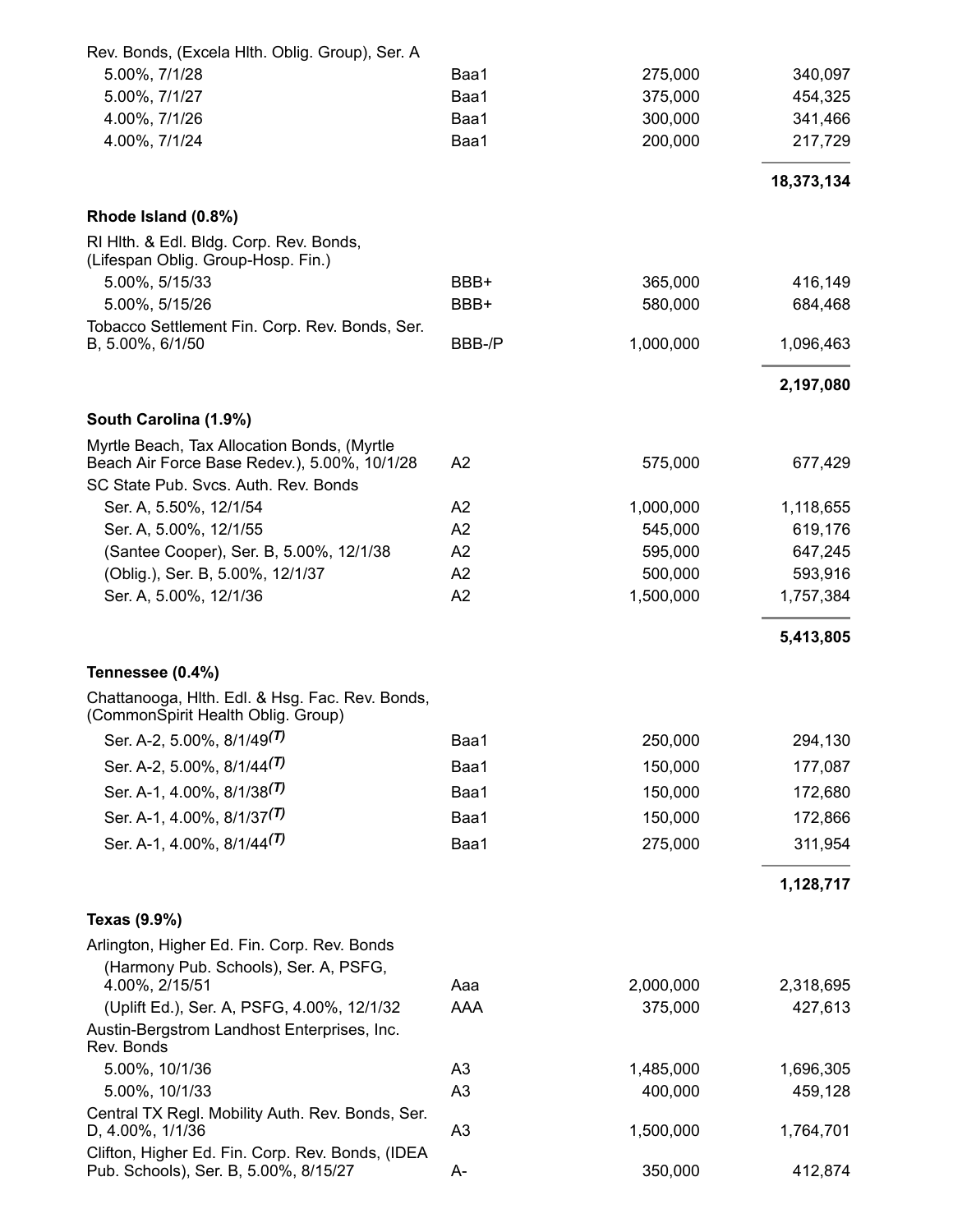| Dallas, Hotel Occupancy Tax Rev. Bonds                                                                                 |        |           |           |
|------------------------------------------------------------------------------------------------------------------------|--------|-----------|-----------|
| 4.00%, 8/15/38 (FWC)                                                                                                   | A      | 1,000,000 | 1,113,683 |
| 4.00%, 8/15/37 (FWC)                                                                                                   | Α      | 1,000,000 | 1,115,100 |
| 4.00%, 8/15/36 <sup>(FWC)</sup>                                                                                        | Α      | 1,000,000 | 1,116,847 |
| 4.00%, 8/15/35 <sup>(FWC)</sup>                                                                                        | Α      | 1,000,000 | 1,118,653 |
| 4.00%, 8/15/34 <sup>(FWC)</sup>                                                                                        | Α      | 750,000   | 839,813   |
| Fort Bend, Indpt. School Dist. Mandatory Put<br>Bonds (8/1/26), Ser. B, PSFG, 0.72%, 8/1/51                            | AAA    | 1,000,000 | 997,058   |
| Harris Cnty., Cultural Ed. Fac. Fin. Corp. Rev.<br>Bonds, (YMCA of the Greater Houston Area),<br>Ser. A, 5.00%, 6/1/38 | Baa2   | 500,000   | 511,498   |
| Lake Houston Redev. Auth. Rev. Bonds, (City of<br>Houston, Reinvestment Zone No. 10)                                   |        |           |           |
| 5.00%, 9/1/31                                                                                                          | BBB-   | 200,000   | 254,895   |
| 5.00%, 9/1/30                                                                                                          | BBB-   | 200,000   | 251,624   |
| 5.00%, 9/1/29                                                                                                          | BBB-   | 175,000   | 217,587   |
| 5.00%, 9/1/28                                                                                                          | BBB-   | 150,000   | 183,947   |
| 5.00%, 9/1/26                                                                                                          | BBB-   | 125,000   | 147,843   |
| 5.00%, 9/1/25                                                                                                          | BBB-   | 100,000   | 115,297   |
| 5.00%, 9/1/24                                                                                                          | BBB-   | 100,000   | 112,077   |
| 4.00%, 9/1/33                                                                                                          | BBB-   | 150,000   | 176,375   |
| 4.00%, 9/1/32                                                                                                          | BBB-   | 150,000   | 176,782   |
| Love Field Arpt. Modernization Corp. Rev.<br>Bonds, AGM, 4.00%, 11/1/37                                                | AA     | 2,000,000 | 2,350,933 |
| New Hope, Cultural Ed. Fac. Fin. Corp. Rev.<br><b>Bonds</b>                                                            |        |           |           |
| (CHF-Collegiate Hsg. Stephenville III, LLC),<br>5.00%, 4/1/47 (Prerefunded 4/1/25)                                     | AAA/P  | 365,000   | 420,955   |
| (TX Woman's U. CHF-Collegiate Hsg. Dining),<br>Ser. B-1, AGM, 5.00%, 7/1/38                                            | AA     | 860,000   | 1,032,201 |
| (Tarleton State U. Collegiate Student Hsg.),<br>Ser. A, 5.00%, 4/1/35 (Prerefunded 4/1/25)                             | AAA/P  | 800,000   | 922,642   |
| (Collegiate Hsg.-Tarleton St.), 5.00%, 4/1/29<br>(Prerefunded 4/1/24)                                                  | AAA/P  | 1,225,000 | 1,350,562 |
| (Collegiate Housing Island Campus, LLC.),<br>Ser. A, 5.00%, 4/1/25 (Escrowed to maturity)                              | AAA/P  | 500,000   | 575,731   |
| Newark, Higher Ed. Fin. Corp. Rev. Bonds,<br>(Austin Achieve Pub. Schools, Inc.), 5.00%,<br>6/15/33                    | BBB-/P | 200,000   | 203,883   |
| SA Energy Acquisition Pub. Fac. Corp. Rev.                                                                             |        |           |           |
| Bonds, (Gas Supply), 5.50%, 8/1/25<br>Tarrant Cnty., Cultural Ed. Fac. Fin. Corp.                                      | A2     | 1,000,000 | 1,173,064 |
| Retirement Fac. Rev. Bonds, (Buckner<br>Retirement Svcs., Inc.), 5.00%, 11/15/37                                       | A/F    | 1,250,000 | 1,478,604 |
| Temple, Tax Increment Tax Alloc. Bonds,<br>(Reinvestment Zone No. 1), Ser. A, BAM                                      |        |           |           |
| 5.00%, 8/1/30                                                                                                          | AA     | 250,000   | 315,537   |
| 5.00%, 8/1/29                                                                                                          | AA     | 200,000   | 249,339   |
| 5.00%, 8/1/28                                                                                                          | AA     | 150,000   | 185,173   |
| 5.00%, 8/1/27                                                                                                          | AA     | 125,000   | 150,787   |
| 5.00%, 8/1/26                                                                                                          | AA     | 125,000   | 147,848   |
| 4.00%, 8/1/33                                                                                                          | AA     | 200,000   | 233,054   |
| 4.00%, 8/1/32                                                                                                          | AA     | 225,000   | 262,948   |
| 4.00%, 8/1/31                                                                                                          | AA     | 200,000   | 234,792   |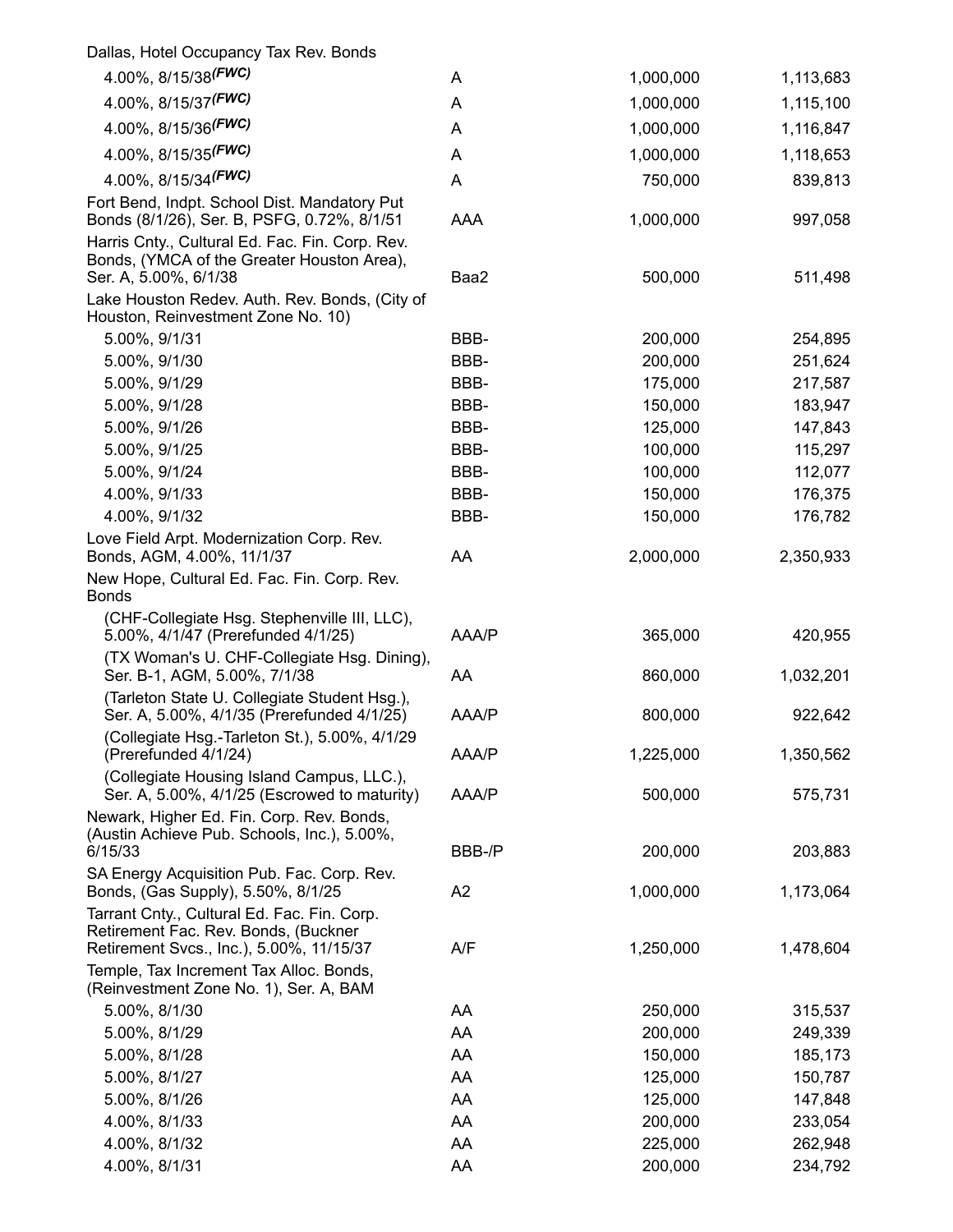| TX State G.O. Bonds, Ser. B                                                                                         |        |           |            |
|---------------------------------------------------------------------------------------------------------------------|--------|-----------|------------|
| 2.50%, 8/1/34                                                                                                       | Aaa    | 525,000   | 537,044    |
| 2.25%, 8/1/33                                                                                                       | Aaa    | 750,000   | 761,987    |
| 2.25%, 8/1/32                                                                                                       | Aaa    | 500,000   | 509,426    |
|                                                                                                                     |        |           | 28,624,905 |
| Utah (1.4%)                                                                                                         |        |           |            |
| Murray City, Hosp. VRDN, (IHC HIth. Svcs.,                                                                          |        |           |            |
| Inc.), Ser. A, 0.02%, 5/15/37                                                                                       | VMIG 1 | 2,000,000 | 2,000,000  |
| UT Infrastructure Agcy. Rev. Bonds, Ser. A<br>4.00%, 10/15/30                                                       | BBB-/F | 400,000   | 473,049    |
| 4.00%, 10/15/28                                                                                                     | BBB-/F | 200,000   | 233,105    |
|                                                                                                                     |        |           |            |
| 4.00%, 10/15/27                                                                                                     | BBB-/F | 570,000   | 658,254    |
| UT State Charter School Fin. Auth. Rev. Bonds,<br>(UT Charter Academies, Inc.), 5.00%, 10/15/30                     | AA     | 575,000   | 684,724    |
|                                                                                                                     |        |           | 4,049,132  |
| Virginia (0.8%)                                                                                                     |        |           |            |
| Fairfax Cnty., Econ. Dev. Auth. Res. Care Fac.                                                                      |        |           |            |
| Rev. Bonds, (Goodwin House, Inc.), Ser. A,                                                                          |        |           |            |
| 5.00%, 10/1/42                                                                                                      | BBB+/F | 350,000   | 387,446    |
| VA State Small Bus. Fin. Auth. Rev. Bonds,<br>(National Sr. Campuses, Inc. Oblig. Group)                            |        |           |            |
| 5.00%, 1/1/29                                                                                                       | A/F    | 590,000   | 728,556    |
| 5.00%, 1/1/28                                                                                                       | A/F    | 700,000   | 862,481    |
| 5.00%, 1/1/27                                                                                                       | A/F    | 320,000   | 385,629    |
|                                                                                                                     |        |           |            |
|                                                                                                                     |        |           | 2,364,112  |
| Washington (3.9%)                                                                                                   |        |           |            |
| Seattle, Muni. Lt. & Pwr. Mandatory Put Bonds<br>(11/1/26), Ser. B, 0.30%, 5/1/45                                   | Aa2    | 750,000   | 756,872    |
| WA State Hith. Care Fac. Auth. Mandatory Put<br>Bonds (7/1/22)(7/3/23), (Fred Hutchinson<br>Cancer Research Ctr.)   |        |           |            |
| Mandatory Put Bonds (7/1/22), (Fred                                                                                 |        |           |            |
| Hutchinson Cancer Research Ctr.) Ser. B,                                                                            |        |           |            |
| 1.158%, 1/1/42                                                                                                      | A+     | 1,100,000 | 1,101,080  |
| Mandatory Put Bonds (7/3/23), (Fred                                                                                 |        |           |            |
| Hutchinson Cancer Research Ctr.) 1.10%,<br>1/1/42                                                                   | A+     | 8,000,000 | 8,045,518  |
| WA State Hsg. Fin. Comm. Rev. Bonds, (Social                                                                        |        |           |            |
| Certif.), Ser. A-1, 3.50%, 12/20/35                                                                                 | BBB+   | 1,163,188 | 1,335,129  |
|                                                                                                                     |        |           | 11,238,599 |
| Wisconsin (1.4%)                                                                                                    |        |           |            |
| Pub. Fin. Auth. Student Hsg. Fac. Rev. Bonds,<br>(Beyond Boone, LLC-Appalachian State U.),<br>Ser. A, AGM           |        |           |            |
| 5.00%, 7/1/54                                                                                                       | AA     | 1,475,000 | 1,741,492  |
| 5.00%, 7/1/44                                                                                                       | AA     | 1,000,000 | 1,190,208  |
| WI State Hith. & Edl. Fac. Auth. Rev. Bonds,<br>(Three Pillars Sr. Living), 5.00%, 8/15/33<br>(Prerefunded 8/15/23) | BBB+/F | 1,000,000 | 1,084,176  |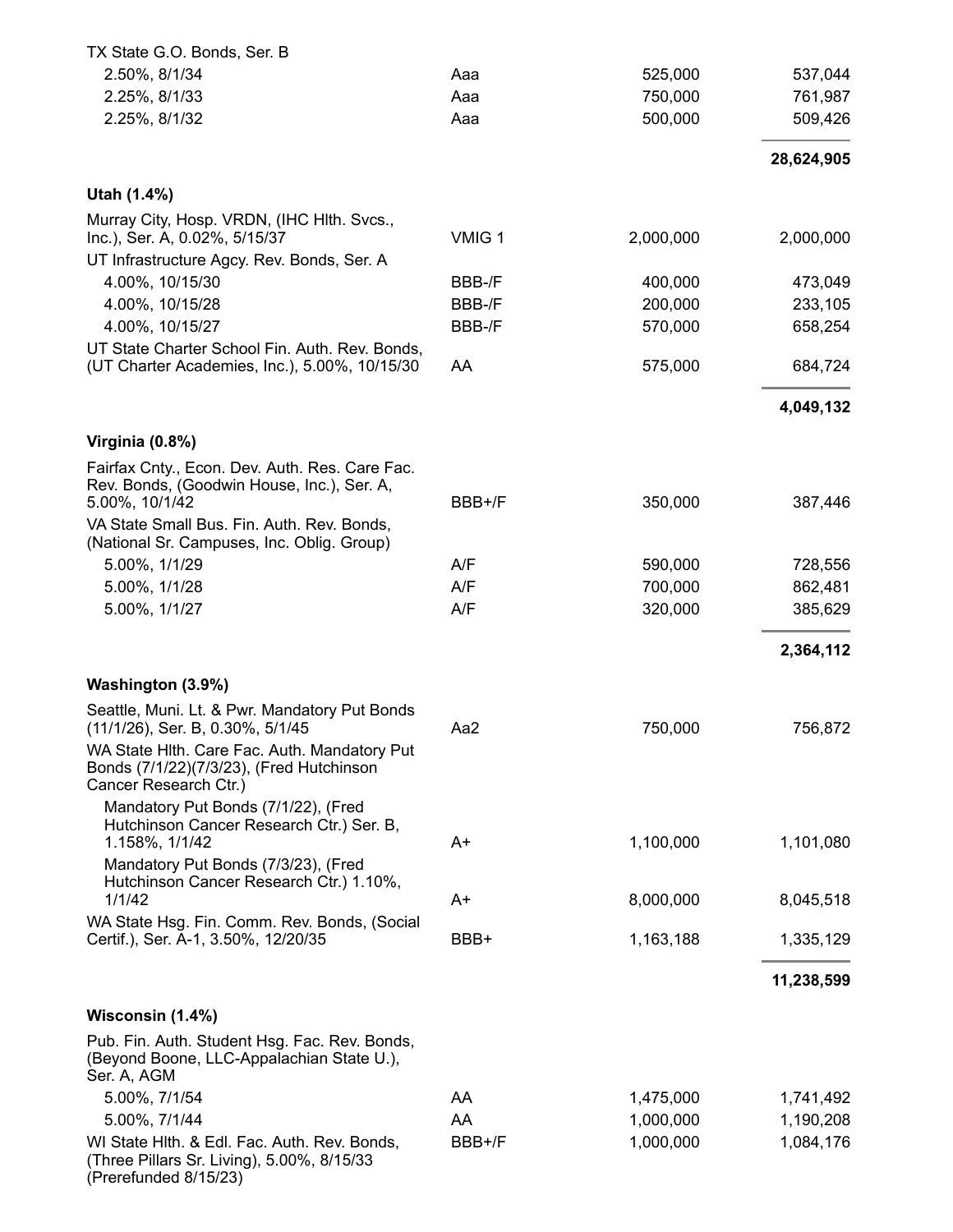#### **SHORT-TERM INVESTMENTS (16.6%)** *(a)*

|                                                         |               | <b>Principal</b><br>amount/<br>shares | Value         |
|---------------------------------------------------------|---------------|---------------------------------------|---------------|
| Putnam Short Term Investment Fund Class P 0.09% (AFF)   | <b>Shares</b> | 47,344,608                            | \$47,344,608  |
| U.S. Treasury Bills 0.041%, 3/17/22(SEG)(SEGSF)(SEGCCS) |               | \$600,000                             | 599,866       |
| Total short-term investments (cost \$47,944,516)        |               |                                       | \$47,944,474  |
| <b>TOTAL INVESTMENTS</b>                                |               |                                       |               |
| Total investments (cost \$312,236,631)                  |               |                                       | \$321,562,939 |

#### **FUTURES CONTRACTS OUTSTANDING at 10/31/21 (Unaudited)**

|                                 | Number of<br>contracts | <b>Notional</b><br>amount | Value        | <b>Expiration</b><br>date | Unrealized<br>appreciation/<br>(depreciation) |
|---------------------------------|------------------------|---------------------------|--------------|---------------------------|-----------------------------------------------|
| U.S. Treasury Note 5 yr (Short) | 118                    | \$14,366,500              | \$14,366,500 | Dec-21                    | \$186,992                                     |
| Unrealized appreciation         |                        |                           |              |                           | 186,992                                       |
| Unrealized (depreciation)       |                        |                           |              |                           |                                               |
| <b>Total</b>                    |                        |                           |              |                           | \$186,992                                     |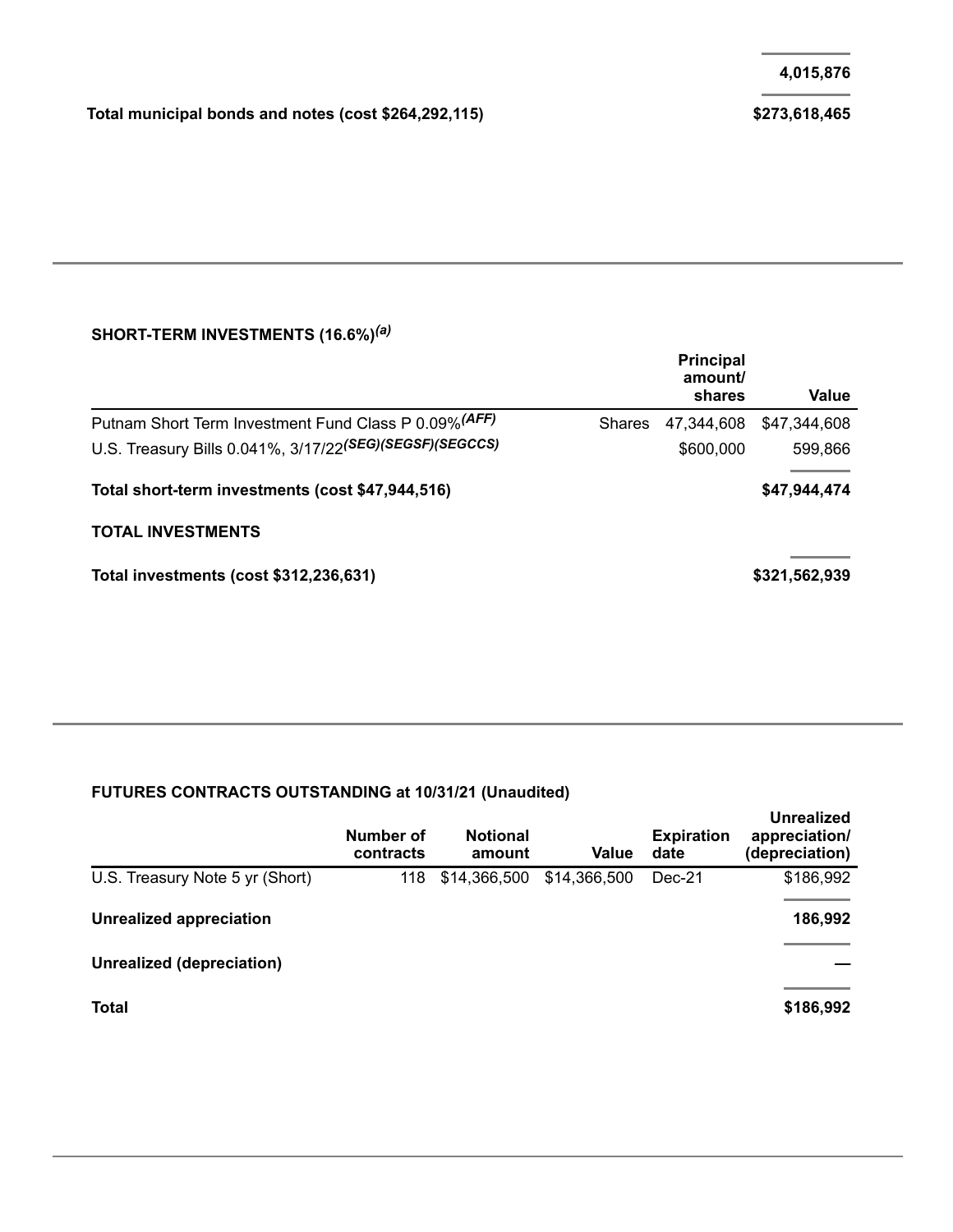| Swap counterparty/<br>notional amount  | <b>Value</b> | <b>Upfront</b><br>premium<br>received<br>(paid) | Termi-<br>nation<br>date | <b>Payments</b><br>received<br>(paid) by<br>fund | <b>Total return</b><br>received by or paid<br>by fund                                                         | <b>Unrealized</b><br>appreciation/<br>(depreciation) |
|----------------------------------------|--------------|-------------------------------------------------|--------------------------|--------------------------------------------------|---------------------------------------------------------------------------------------------------------------|------------------------------------------------------|
| Morgan Stanley & Co. International PLC |              |                                                 |                          |                                                  |                                                                                                               |                                                      |
| \$2,000,000 \$14,170                   |              | \$-                                             | 11/18/21                 |                                                  | 1.16% minus<br><b>Municipal Market</b><br>Data Index AAA<br>municipal yields 10<br>Year rate - At<br>maturity | \$(14, 170)                                          |
| 2,000,000                              | 16,170       |                                                 | 11/18/21                 |                                                  | 1.15% minus<br><b>Municipal Market</b><br>Data Index AAA<br>municipal yields 10<br>Year rate - At<br>maturity | (16, 170)                                            |
| 2,750,000                              | 48,260       |                                                 | 11/2/21                  |                                                  | 1.00% minus<br><b>Municipal Market</b><br>Data Index AAA<br>municipal yields 10<br>Year rate - At<br>maturity | (48, 260)                                            |
| 1,000,000                              | 3,894        |                                                 | 11/18/21                 |                                                  | 1.70% minus<br><b>Municipal Market</b><br>Data Index AAA<br>municipal yields 30<br>Year rate - At<br>maturity | 3,894                                                |
| 1,000,000                              | 3,894        |                                                 | 11/18/21                 |                                                  | 1.70% minus<br><b>Municipal Market</b><br>Data Index AAA<br>municipal yields 30<br>Year rate - At<br>maturity | 3,894                                                |
| 2,000,000 46,150                       |              |                                                 | 11/16/21                 |                                                  | 1.60% minus<br><b>Municipal Market</b><br>Data Index AAA<br>municipal yields 30<br>Year rate - At<br>maturity | (46, 150)                                            |
| <b>Upfront premium received</b>        |              |                                                 |                          |                                                  | <b>Unrealized appreciation</b>                                                                                | 7,788                                                |
| Upfront premium (paid)                 |              |                                                 |                          |                                                  | <b>Unrealized (depreciation)</b>                                                                              | (124, 750)                                           |
|                                        | <b>Total</b> | $s-$                                            |                          |                                                  | <b>Total</b>                                                                                                  | \$(116,962)                                          |

#### **OTC TOTAL RETURN SWAP CONTRACTS OUTSTANDING at 10/31/21 (Unaudited)**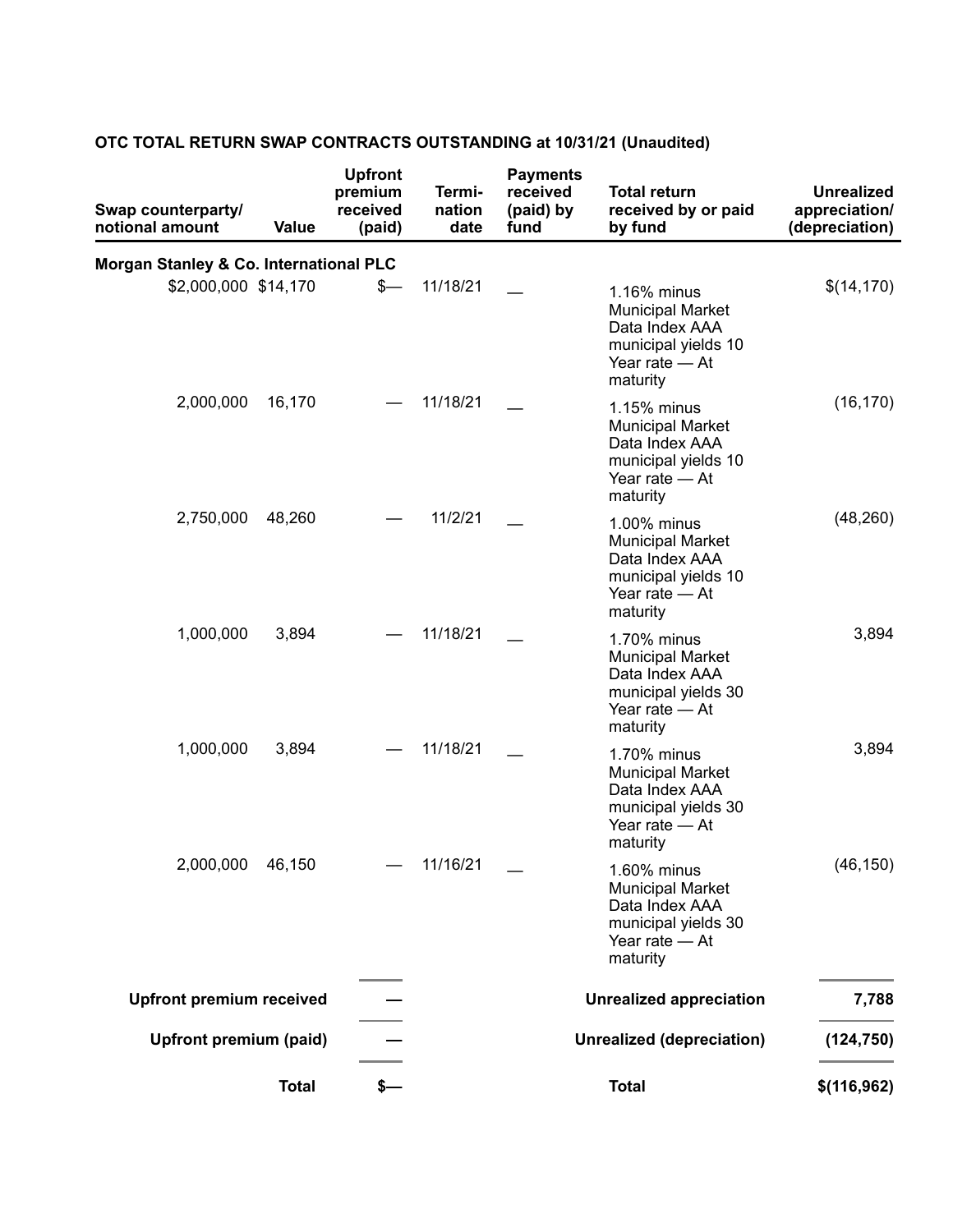#### **CENTRALLY CLEARED TOTAL RETURN SWAP CONTRACTS OUTSTANDING at 10/31/21 (Unaudited)**

**Upfront**

| <b>Notional amount</b> | <b>Value</b> | <b>Uprront</b><br>premium<br>received<br>(paid) | <b>Termination</b><br>date | <b>Payments</b><br>received<br>(paid) by fund | <b>Total return</b><br>received by or<br>paid by fund                                     | <b>Unrealized</b><br>appreciation/<br>(depreciation) |
|------------------------|--------------|-------------------------------------------------|----------------------------|-----------------------------------------------|-------------------------------------------------------------------------------------------|------------------------------------------------------|
| \$11,893,000           | \$249,515    | \$(1,402)                                       | 9/21/26                    | $2.725%$ - At<br>maturity                     | USA Non-<br>revised<br><b>Consumer Price</b><br>Index-Urban<br>$(CPI-U)$ — At<br>maturity | \$(250,917)                                          |
| <b>Total</b>           |              | \$(1,402)                                       |                            |                                               |                                                                                           | \$(250,917)                                          |

### **Notes to the fund's portfolio**

Unless noted otherwise, the notes to the fund's portfolio are for the close of the fund's reporting period, which ran from August 1, 2021 through October 31, 2021 (the reporting period). Within the following notes to the portfolio, references to "Putnam Management" represent Putnam Investment Management, LLC, the fund's manager, an indirect whollyowned subsidiary of Putnam Investments, LLC, references to "ASC 820" represent Accounting Standards Codification 820 *Fair Value Measurements and Disclosures* and references to "OTC", if any, represent over-the-counter.

- *(a)* Percentages indicated are based on net assets of \$288,342,219.
- *(RAT)* The Moody's, Standard & Poor's or Fitch ratings indicated are believed to be the most recent ratings available at the close of the reporting period for the securities listed. Ratings are generally ascribed to securities at the time of issuance. While the agencies may from time to time revise such ratings, they undertake no obligation to do so, and the ratings do not necessarily represent what the agencies would ascribe to these securities at the close of the reporting period. Securities rated by Fitch are indicated by "/F." Securities rated by Putnam are indicated by "/P." The Putnam rating categories are comparable to the Standard & Poor's classifications. If a security is insured, it will usually be rated by the ratings organizations based on the financial strength of the insurer. For further details regarding security ratings, please see the Statement of Additional Information.
- *(AFF)* Affiliated company. For investments in Putnam Short Term Investment Fund, the rate quoted in the security description is the annualized 7-day yield of the fund at the close of the reporting period. Transactions during the period with any company which is under common ownership or control were as follows:

|                   |                   |                 |          |        | <b>Shares</b>               |
|-------------------|-------------------|-----------------|----------|--------|-----------------------------|
|                   |                   |                 |          |        | outstanding                 |
|                   | <b>Fair value</b> |                 |          |        | and fair                    |
|                   | as of             | <b>Purchase</b> |          |        | Sale Investment value as of |
| Name of affiliate | 7/31/21           | cost            | proceeds | income | 10/31/21                    |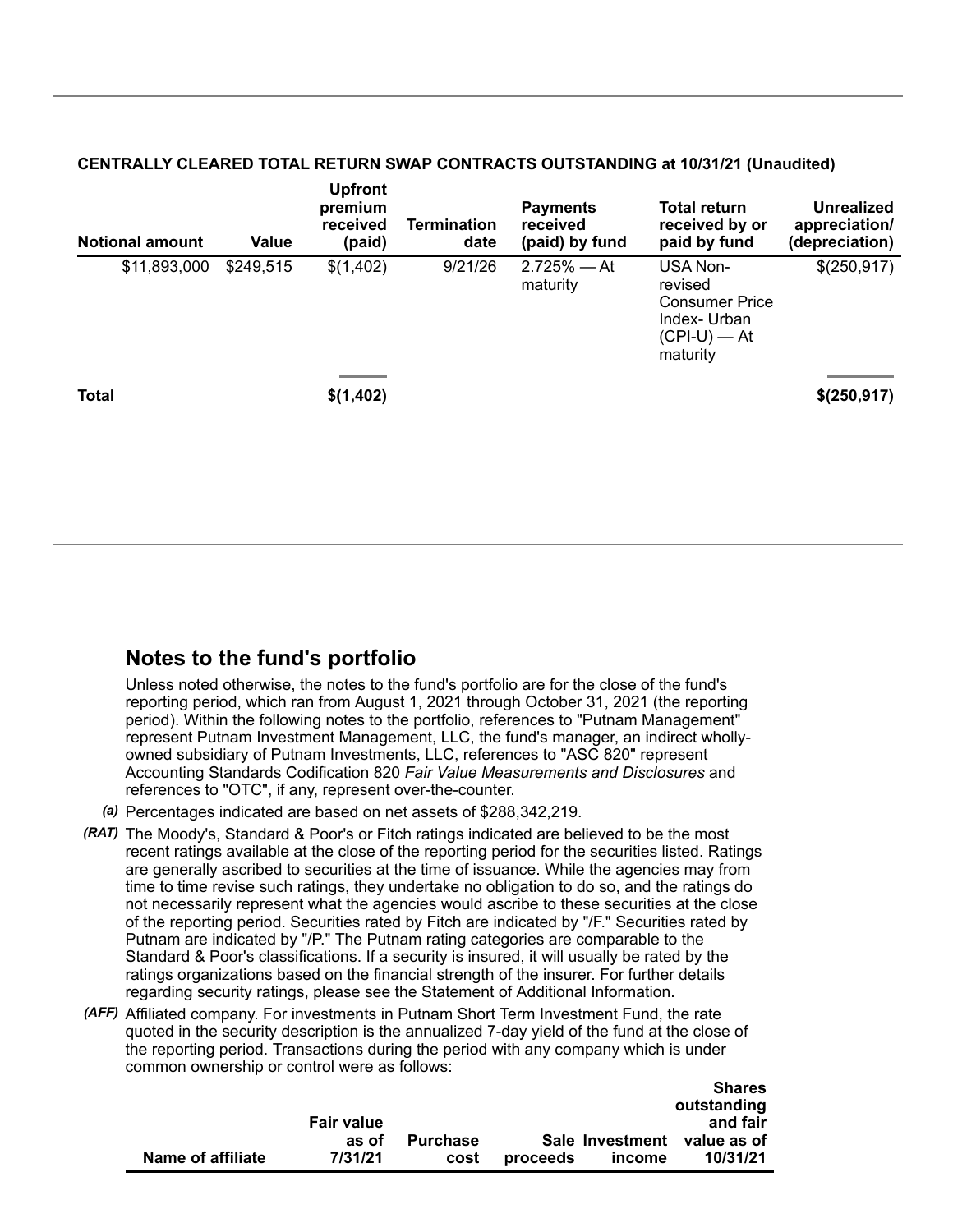| <b>Short-term</b><br>investments      |                                        |                      |
|---------------------------------------|----------------------------------------|----------------------|
| Putnam Short Term<br>Investment Fund* | \$27,436,292 \$35,339,719 \$15,431,403 | \$8,564 \$47,344,608 |

## **Total Short-term**

#### **investments \$27,436,292 \$35,339,719 \$15,431,403 \$8,564 \$47,344,608**

\* Management fees charged to Putnam Short Term Investment Fund have been waived by Putnam Management. There were no realized or unrealized gains or losses during the period.

- *(SEG)* This security, in part or in entirety, was pledged and segregated with the broker to cover margin requirements for futures contracts at the close of the reporting period. Collateral at period end totaled \$108,978.
- *(SEGSF)* This security, in part or in entirety, was pledged and segregated with the custodian for collateral on certain derivative contracts at the close of the reporting period. Collateral at period end totaled \$110,978.
- *(SEGCCS)* This security, in part or in entirety, was pledged and segregated with the custodian for collateral on the initial margin on certain centrally cleared derivative contracts at the close of the reporting period. Collateral at period end totaled \$302,939.
	- *(FWC)* Forward commitment, in part or in entirety.
		- *(T)* Underlying security in a tender option bond transaction. This security has been segregated as collateral for financing transactions.
	- *(WIS)* When-issued security.

At the close of the reporting period, the fund maintained liquid assets totaling \$40,924,594 to cover certain derivative contracts, tender option bonds and the settlement of certain securities.

Unless otherwise noted, the rates quoted in Short-term investments security descriptions represent the weighted average yield to maturity.

144A after the name of an issuer represents securities exempt from registration under Rule 144A of the Securities Act of 1933, as amended. These securities may be resold in transactions exempt from registration, normally to qualified institutional buyers.

On Mandatory Put Bonds, the rates shown are the current interest rates at the close of the reporting period and the dates shown represent the next mandatory put dates. Rates are set by remarketing agents and may take into consideration market supply and demand, credit quality and the current SIFMA Municipal Swap Index, 1 Month US LIBOR or 3 Month US LIBOR rates, which were 0.05%, 0.09% and 0.13%, respectively, as of the close of the reporting period.

The dates shown parenthetically on prerefunded bonds represent the next prerefunding dates.

The dates shown on debt obligations are the original maturity dates.

The fund had the following sector concentrations greater than 10% at the close of the reporting period (as a percentage of net assets):

| Healthcare | 23.70% |
|------------|--------|
| Education  | 13.3   |
| State debt | 10.7   |

**Security valuation:** Portfolio securities and other investments are valued using policies and procedures adopted by the Board of Trustees. The Trustees have formed a Pricing Committee to oversee the implementation of these procedures and have delegated responsibility for valuing the fund's assets in accordance with these procedures to Putnam Management. Putnam Management has established an internal Valuation Committee that is responsible for making fair value determinations, evaluating the effectiveness of the pricing policies of the fund and reporting to the Pricing Committee.

Tax-exempt bonds and notes are generally valued on the basis of valuations provided by an independent pricing service approved by the Trustees. Such services use information with respect to transactions in bonds, quotations from bond dealers, market transactions in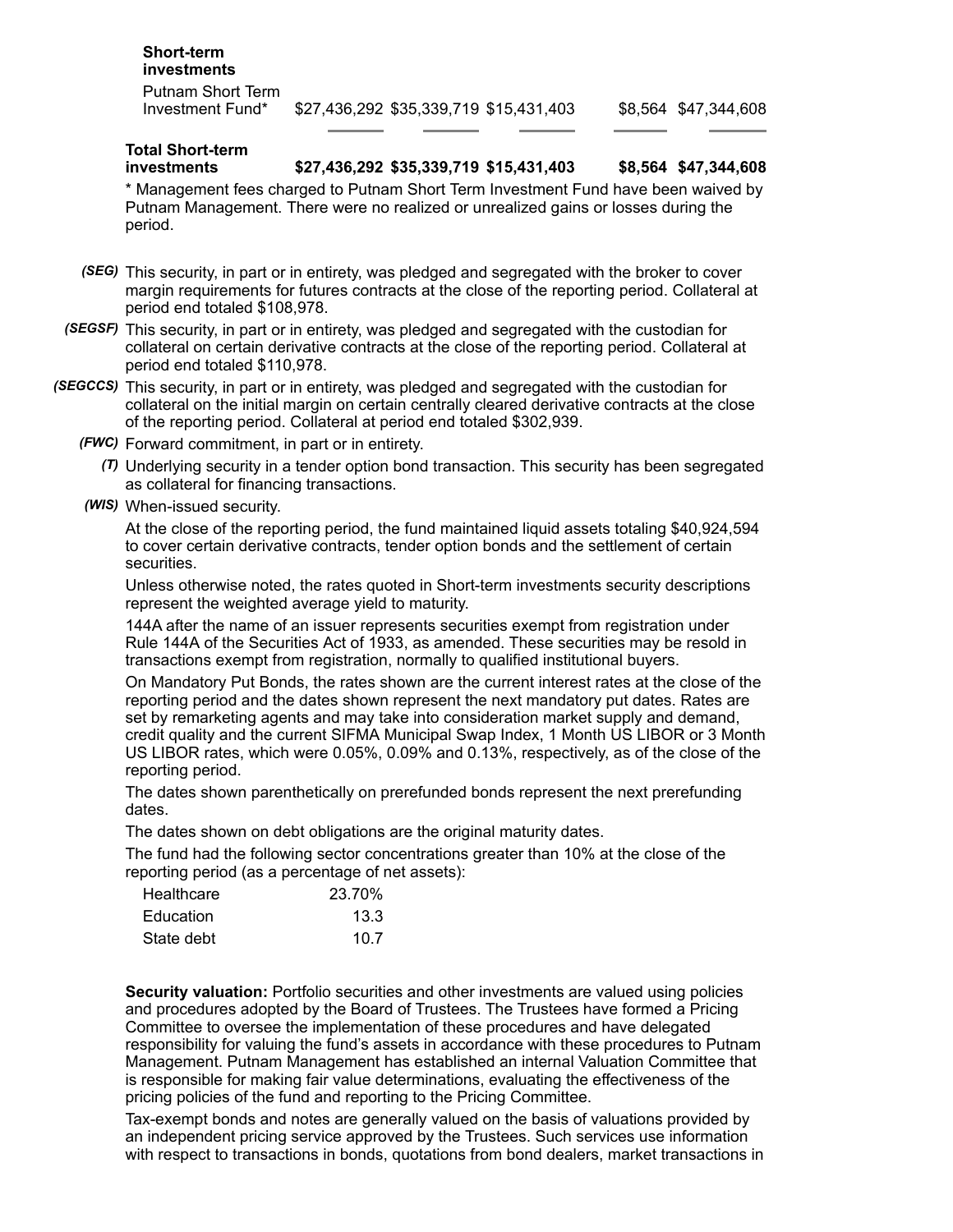comparable securities and various relationships between securities in determining value. These securities will generally be categorized as Level 2.

Investments in open-end investment companies (excluding exchange-traded funds), if any, which can be classified as Level 1 or Level 2 securities, are valued based on their net asset value. The net asset value of such investment companies equals the total value of their assets less their liabilities and divided by the number of their outstanding shares.

Certain investments, including certain restricted and illiquid securities and derivatives, are also valued at fair value following procedures approved by the Trustees. To assess the continuing appropriateness of fair valuations, the Valuation Committee reviews and affirms the reasonableness of such valuations on a regular basis after considering all relevant information that is reasonably available. Such valuations and procedures are reviewed periodically by the Trustees. These valuations consider such factors as significant market or specific security events such as interest rate or credit quality changes, various relationships with other securities, discount rates, U.S. Treasury, U.S. swap and credit yields, index levels, convexity exposures, recovery rates, sales and other multiples and resale restrictions. These securities are classified as Level 2 or as Level 3 depending on the priority of the significant inputs. The fair value of securities is generally determined as the amount that the fund could reasonably expect to realize from an orderly disposition of such securities over a reasonable period of time. By its nature, a fair value price is a good faith estimate of the value of a security in a current sale and does not reflect an actual market price, which may be different by a material amount.

**Futures contracts:** The fund used futures contracts for hedging treasury term structure risk and for yield curve positioning.

The potential risk to the fund is that the change in value of futures contracts may not correspond to the change in value of the hedged instruments. In addition, losses may arise from changes in the value of the underlying instruments, if there is an illiquid secondary market for the contracts, if interest or exchange rates move unexpectedly or if the counterparty to the contract is unable to perform. With futures, there is minimal counterparty credit risk to the fund since futures are exchange traded and the exchange's clearinghouse, as counterparty to all exchange traded futures, guarantees the futures against default. When the contract is closed, the fund records a realized gain or loss equal to the difference between the value of the contract at the time it was opened and the value at the time it was closed.

Futures contracts are valued at the quoted daily settlement prices established by the exchange on which they trade. The fund and the broker agree to exchange an amount of cash equal to the daily fluctuation in the value of the futures contract. Such receipts or payments are known as "variation margin".

For the fund's average number of futures contracts, see the appropriate table at the end of these footnotes.

**Total return swap contracts:** The fund entered into OTC and/or centrally cleared total return swap contracts, which are arrangements to exchange a market-linked return for a periodic payment, both based on a notional principal amount to hedge inflation, to hedge term structure risk and for yield curve positioning.

To the extent that the total return of the security, index or other financial measure underlying the transaction exceeds or falls short of the offsetting interest rate obligation, the fund will receive a payment from or make a payment to the counterparty. OTC and/or centrally cleared total return swap contracts are marked to market daily based upon quotations from an independent pricing service or market maker. Any change is recorded as an unrealized gain or loss on OTC total return swaps. Daily fluctuations in the value of centrally cleared total return swaps are settled through a central clearing agent and are recorded as unrealized gain or loss. Payments received or made are recorded as realized gains or losses. Certain OTC and/or centrally cleared total return swap contracts may include extended effective dates. Payments related to these swap contracts are accrued based on the terms of the contract. The fund could be exposed to credit or market risk due to unfavorable changes in the fluctuation of interest rates or in the price of the underlying security or index, the possibility that there is no liquid market for these agreements or that the counterparty may default on its obligation to perform. The fund's maximum risk of loss from counterparty risk or central clearing risk is the fair value of the contract. This risk may be mitigated for OTC total return swap contracts by having a master netting arrangement between the fund and the counterparty and for centrally cleared total return swap contracts through the daily exchange of variation margin. There is minimal counterparty risk with respect to centrally cleared total return swap contracts due to the clearinghouse guarantee fund and other resources that are available in the event of a clearing member default.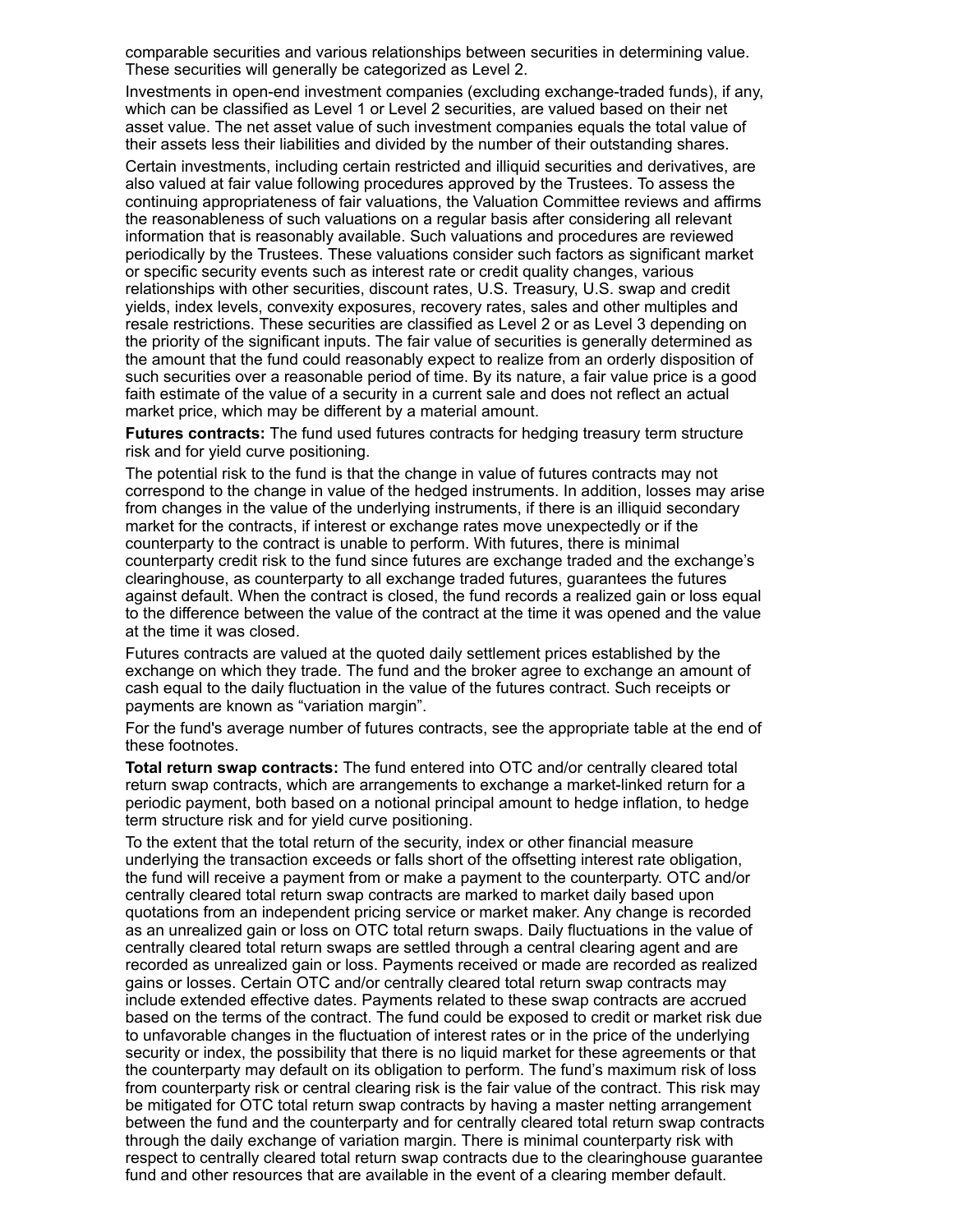For the fund's average notional amount on total return swap contracts, see the appropriate table at the end of these footnotes.

**Master agreements:** The fund is a party to ISDA (International Swaps and Derivatives Association, Inc.) Master Agreements (Master Agreements) with certain counterparties that govern OTC derivative and foreign exchange contracts entered into from time to time. The Master Agreements may contain provisions regarding, among other things, the parties' general obligations, representations, agreements, collateral requirements, events of default and early termination. With respect to certain counterparties, in accordance with the terms of the Master Agreements, collateral posted to the fund is held in a segregated account by the fund's custodian and, with respect to those amounts which can be sold or repledged, is presented in the fund's portfolio.

Collateral pledged by the fund is segregated by the fund's custodian and identified in the fund's portfolio. Collateral can be in the form of cash or debt securities issued by the U.S. Government or related agencies or other securities as agreed to by the fund and the applicable counterparty. Collateral requirements are determined based on the fund's net position with each counterparty.

Termination events applicable to the fund may occur upon a decline in the fund's net assets below a specified threshold over a certain period of time. Termination events applicable to counterparties may occur upon a decline in the counterparty's long-term and short-term credit ratings below a specified level. In each case, upon occurrence, the other party may elect to terminate early and cause settlement of all derivative and foreign exchange contracts outstanding, including the payment of any losses and costs resulting from such early termination, as reasonably determined by the terminating party. Any decision by one or more of the fund's counterparties to elect early termination could impact the fund's future derivative activity.

At the close of the reporting period, the fund had a net liability position of \$116,962 on open derivative contracts subject to the Master Agreements. Collateral posted by the fund at period end for these agreements totaled \$110,978 and may include amounts related to unsettled agreements.

**Tender option bond transactions:** The fund may participate in transactions whereby a fixed-rate bond is transferred to a tender option bond trust (TOB trust) sponsored by a broker. The TOB trust funds the purchase of the fixed rate bonds by issuing floating-rate bonds issued to third parties and allowing the fund to retain the residual interest in the TOB trust's assets and cash flows, which are in the form of inverse floating rate bonds. The inverse floating rate bonds held by the fund give the fund the right to (1) cause the holders of the floating rate bonds to tender their notes at par, and (2) to have the fixed-rate bond held by the TOB trust transferred to the fund, causing the TOB trust to collapse. The fund accounts for the transfer of the fixed-rate bond to the TOB trust as a secured borrowing by including the fixed-rate bond in The fund's portfolio and including the floating rate bond as a liability in the Statement of assets and liabilities. At the close of the reporting period, the fund's investments with a value of \$9,350,248 were held by the TOB trust and served as collateral for \$5,035,885 in floating-rate bonds outstanding. During the reporting period, the fund incurred interest expense of \$763 for these investments based on an average interest rate of 0.06%.

ASC 820 establishes a three-level hierarchy for disclosure of fair value measurements. The valuation hierarchy is based upon the transparency of inputs to the valuation of the fund's investments. The three levels are defined as follows:

**Level 1:** Valuations based on quoted prices for identical securities in active markets.

**Level 2:** Valuations based on quoted prices in markets that are not active or for which all significant inputs are observable, either directly or indirectly.

**Level 3:** Valuations based on inputs that are unobservable and significant to the fair value measurement.